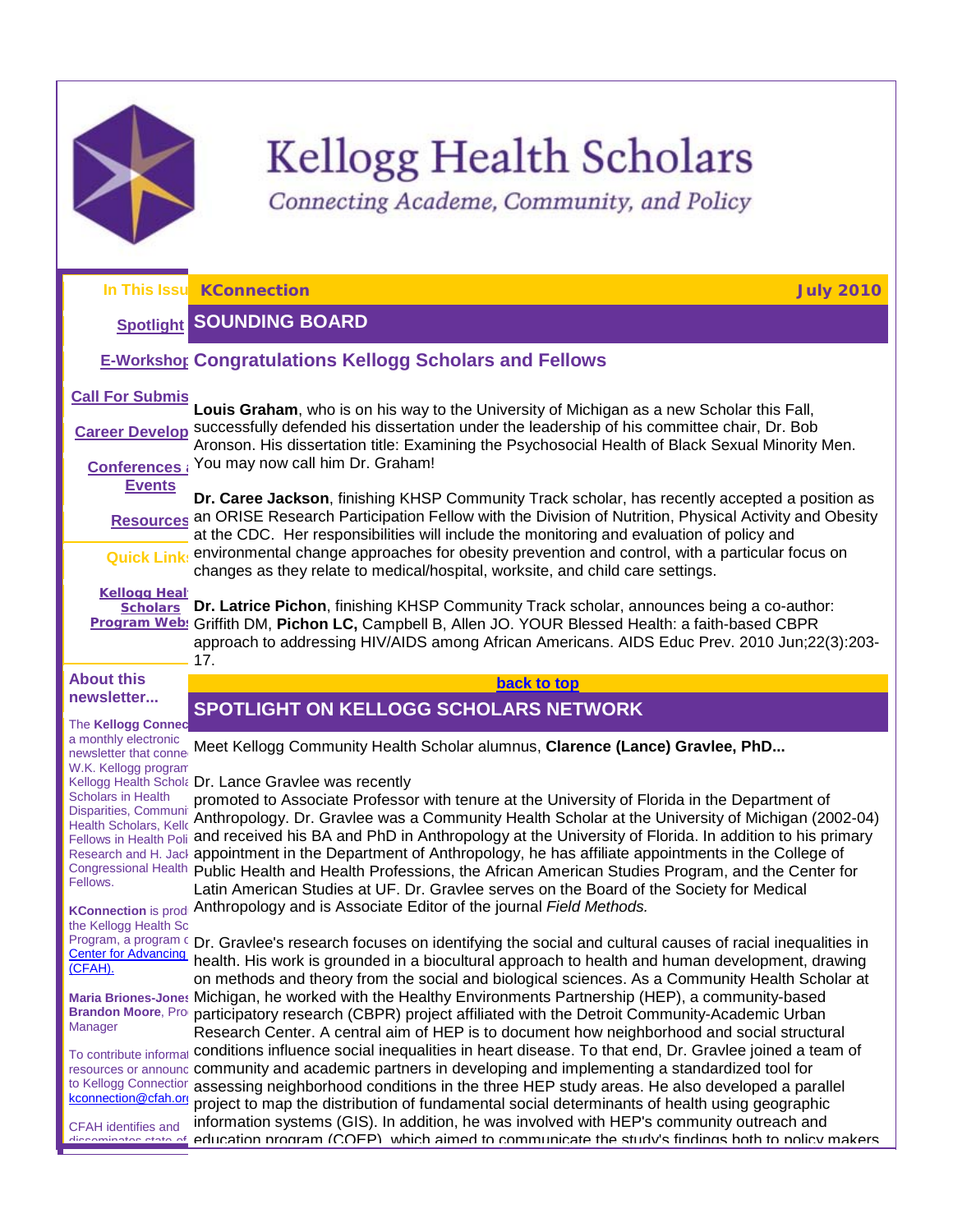influence of behavioral and economic factors  $\Box$ and strengthen relationships among researchers and principally The Annen

Foundation, and restr funding from the W.K. contact CFAH, e-mail [info@cfah.org,](mailto:info@cfah.org) call (20 387-2829 or visit our v at [www.cfah.org.](http://r20.rs6.net/tn.jsp?et=1103551297306&s=1&e=001d51HKlfIzMgk50scwzLrznTq4CfddgOBSkJ0buC22Rp1zryPBp3fwa0HAmjN6PEO8bLWbCjyZvpLdJwNHOCOu9IomuBj8-MqwP_wc0-K5Zc=)

#### *Do We Have Your M Updated Contact Information?*

Please update our file your email or mailing has changed or will ch We want to keep our |<br>Scholars network as u Scholars network as upchanges to [mbjones@cfah.org](mailto:mbjones@cfah.org) or

healthscholars@cfah.

science evidence abo and to community members at large.

disease and well-bein Dr. Gravlee has investigated the social and cultural influence on high blood pressure among people <sub>purpose is to support of African descent in Puerto Rico and the mainland United States. His current work, funded by the</sub> decision-making by th National Science Foundation, examines the health effects of racism among African Americans in <sub>policymakers. СFАН г</sub> **co-founded the Health Equity Alliance of Tallahassee (HEAT), a community-academic partnership** unrestricted funding fr **for CBPR on social inequities in health (<u>http://healthequityalliance.org/</u>). Dr. Gravlee has also** number of foundation: examined the health consequences of globalization and culture change among indigenous peoples Tallahassee. This project integrates ethnographic, epidemiologic, and genetic data to test competing explanations for hypertension in the African Diaspora. As part of this work, Dr. Gravlee in the Bolivian Amazon, as part of the Tsimane' Amazonian Panel Study.

Kellogg Foundation. 1 Dr. Gravlee says, "My experience as a Kellogg Community Health Scholar has shaped all the work I've done since then. In fact, the more time goes by, the more I realize just how much the experience shaped the kind of researcher I have become. Most important, I came away from the Community Health Scholars Program with a commitment to using CBPR to bridge the gap between research and action. HEP and the Detroit URC provided a model for what HEAT is becoming, and the innovative and policy-relevant research of my mentors at Michigan remains an inspiration." For more information on Dr. Gravlee, see, [http://www.gravlee.org/.](http://r20.rs6.net/tn.jsp?et=1103551297306&s=1&e=001d51HKlfIzMiNaxiLxJWD80_Gh8AS6hxVAjCus8NrgEiOy-QO2O8ANEVKGcqdoV-b4oeNCWa4wb-gnazJhSzqc-MfiTlHifXrLeRmU2-NHIM=)

**[back to top](#page-0-1)**

# <span id="page-1-0"></span>**Archived KHSP E-Workshops**

date and well-connect The archived KHSP e-workshops are taped from the live e-workshops of the Kellogg Health <sub>possible! Please senc</sub> Scholars. These live electronic workshops are intended to bring Kellogg Health Scholars together between face-to-face networking meetings to explore topics of mutual interest. Its purpose is to form closer networks between the Kellogg Health Scholars and to provide to them and the Kellogg Community of Scholars support and resources for career development.

> Access to archived e-workshops is STRICTLY LIMITED to Kellogg Health Scholars, Kellogg Fellows in Health Policy Research (current and alumni), Scholars in Health Disparities and Community Health Scholars program alumni and H. Jack Geiger Congressional Health Policy Fellows program alumni. The contents of these e-workshops are confidential. These archived presentations should not be accessed, copied or forwarded by/to any individuals other than group of scholars, fellows and scholar/fellow alumni that have been identified.

**To listen to the archived presentations and download materials**, visit the KHSP members area at [http://www.kellogghealthscholars.org/members/login.cfm.](http://r20.rs6.net/tn.jsp?et=1103551297306&s=1&e=001d51HKlfIzMjgnqsxWuQf3cd_iU5S_31Bo9Okk9maklgULQmUttq6tZIRdQZUjD4ItJXPTse9kBREnc7EMnaqHuV5CvTGDH77mMAQSOvK_UPZhdpJwlOff_iF80NSPIjpdsqcXOrCbsyKjPOd1XGysQ==) For login and passcode information, please contact Brandon Moore [\(bmoore@cfah.org\)](mailto:bmoore@cfah.org) or Marie Briones-Jones [\(mbjones@cfah.org\)](mailto:mbjones@cfah.org).

**[back to top](#page-0-1)**

# <span id="page-1-1"></span>**CAREER DEVELOPMENT**

#### **American University of Beirut Faculty Position, Department of Health Promotion and Community Health Deadline: December 31, 2010**

The Faculty of Health Sciences (FHS) of the American University of Beirut (AUB) currently seeks for its Department of Health Promotion and Community Health a candidate with a doctorate degree in Public Health or a related field with experience in teaching and research. Candidates who have experience in community-based research, public health advocacy, and/or health promotion policy are encouraged to apply. This position is available at the ranks of assistant, associate or full professor depending on qualifications. Visiting positions at all levels may be considered. Successful candidates are expected to actively participate in the teaching program of the Department of Promotion and Community Health as well as contribute to its research and outreach programs. The Department contributes to undergradaute teaching at FHS, teaching of public health at the Faculty of Medicine, and the Graduate Public Health Program (GPHP). The GPHP is accredited by the Council on Education for Public Health (CEPH) and offers three MS degrees and a Master of Public Health degree with one concentration in Health Promotion and Community Health. Further information about AUB, FHS, and the Department can be found at: [http://www.aub.edu.lb](http://r20.rs6.net/tn.jsp?et=1103551297306&s=1&e=001d51HKlfIzMjl8lX6MjX1gfanY4pOLhrsVevC4tfIbhr4-NKGRtXtsi-z2R-WJC4G-eJ-fKuen5mtWrouxHKLLUxbee8h86hiQBmQBTJ-oEw=) and FHS: [http://fhs.aub.edu.lb.](http://r20.rs6.net/tn.jsp?et=1103551297306&s=1&e=001d51HKlfIzMi0wvoQQeR-BXwSR5HOug80q7T-NWOet5dM6ohRxGDE9akd2bUwJX7CAYwCywmvO7mB0H5BN2RMNSQ-8-X8Aejdqos0NvrXxBE=) Interested candidates should submit a complete curriculum vitae, statement of teaching and research interests and contact information for three referees to: Iman Nuwayhid,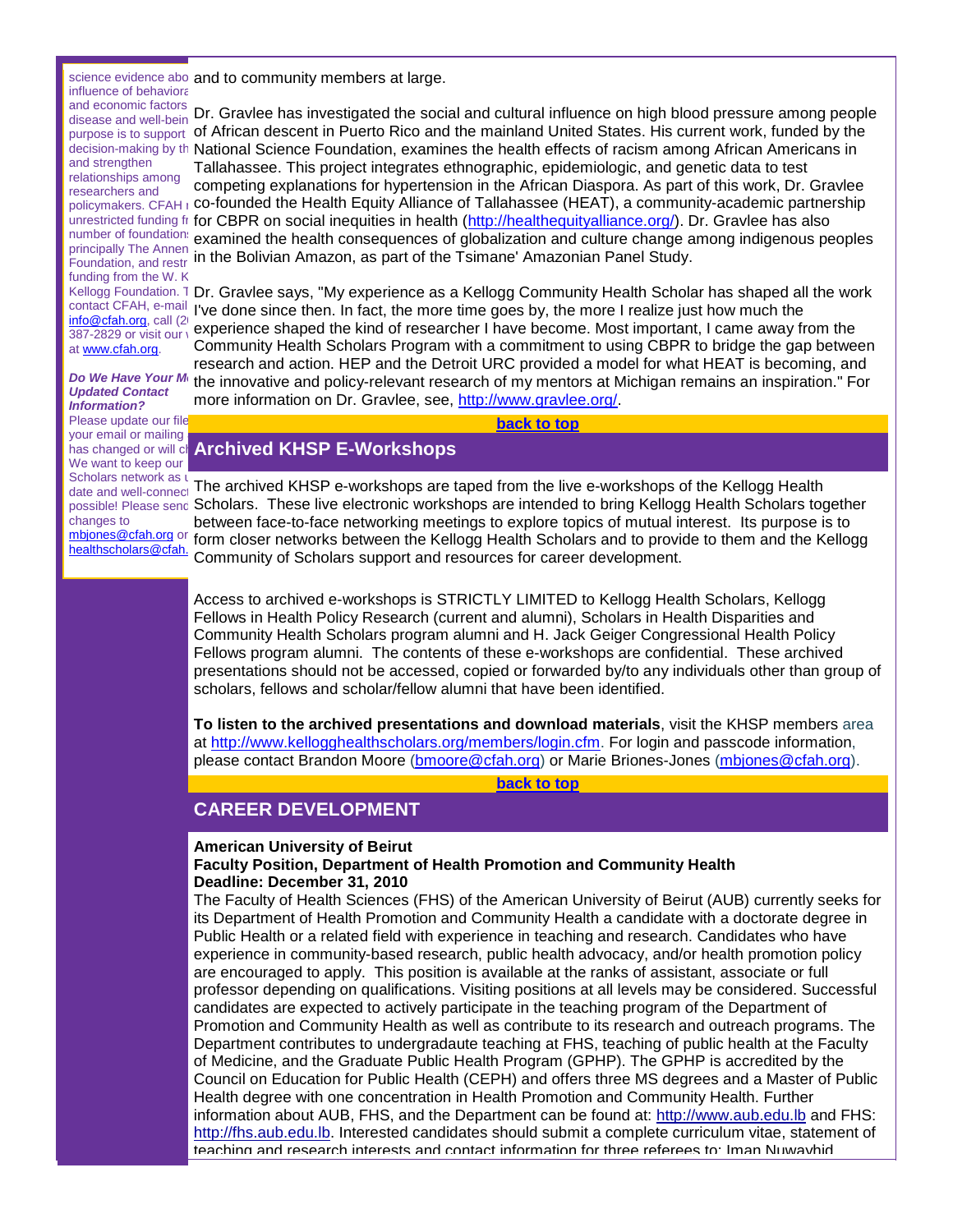Dean, Faculty of Health Sciences, American University of Beirut, 3 Dag Hammarskjold Plaza, 8th Floor, New York, NY 10017-2303. Fax in Beirut +961-1-744470. E-mail: [nuwayhid@aub.edu.lb.](mailto:nuwayhid@aub.edu.lb) Deadline for receipt of applications is December 31, 2010 for a starting date of September 15, 2011. To apply: **[http://www.insidehighered.com/career/seekers/search?post\\_id=132889.](http://r20.rs6.net/tn.jsp?et=1103551297306&s=1&e=001d51HKlfIzMhRm8O6nWWQNdqZDbnFxDXoSB_Du5OO6J1FGkk1hn2dOCjIFxA_AlQ7t0Z7XOqnKnzAvkNk1fnrh3u_tD4S-6bt1iDIgqAlpG5-SrH2dD0g548epqOm543V3mrce6q14ryoL1Fx2aCmyObkH_IBXc2K5d5yIG3HpqNxo9uJSZXkXg==)** 

#### **Harvard University François-Xavier Bagnoud (FXB) Center for Health and Human Rights Editor, Health and Human Rights: An International Journal Deadline: August 31, 2010**

The Harvard University François-Xavier Bagnoud (FXB) Center for Health and Human Rights seeks a scholarly and enterprising academic who is interested in expanding the reach and role of one of the world's leading journals on health and human rights. The primary role of the Editor of Health and Human Rights: An International Journal is to serve as a thought leader who ensures the scholarly rigor and readability of the journal's content, develops new authors, and increases diversity of readers. The terms of reference for this new position, available July 1, 2010, are described below. **The Editor shall serve in a pro bono capacity under the overall guidance of the Editor-in-Chief. The Editor is primarily responsible for decisions about the content of materials submitted to the journal.** A major part of this responsibility is to increase the number of highquality manuscript submissions. The Editor shall also participate in setting all policies and strategic direction of the Journal. Qualifications: The Editor must hold the equivalent of a doctoral degree in a field relevant to health and human rights, such as (but not limited to) law, public health, medicine, ethics, or public policy. S/he must possess a strong academic publication record in the relevant field appropriate to a junior scholar (assistant or associate professor level). S/he must also, independent of the role on the journal, hold an appropriate academic appointment in the United States or elsewhere. The candidate must have demonstrated experience as a peer reviewer or member of an editorial board with a recognized scholarly journal, and a proven commitment to the publication of scholarly work. S/he must further have a significant background in the analytic policy or practice dimensions of human rights. Specific responsibilities and duties: The Editor will dedicate an average of 10-15 hours per week to the following tasks of the journal:

Solicit high-quality manuscripts appropriate for upcoming issues from experts in relevant fields; Communicate with identified potential authors as they prepare manuscripts for formal submission and/or delegate such communication to the Managing Editor or other members of the editorial team; Collaborate on a weekly basis with the Managing Editor to evaluate submitted manuscripts, advise on peer reviewers, and make publication decisions, taking account of the results of the peer review process and the mission and standards of the journal;

Participate in periodic dialogue regarding: the overall editorial direction of the journal; the definition and sequencing of HHR theme issues; the internal structure of individual journal issues; and HHR's organizational model and business plan, deferring to the FXB Center Director of Administration on all matters pertaining to the journal budget;

Consult with the Managing Editor on production (including copyediting, layout, and website design/process) details as needed;

Provide the final sign-off approving each issue prior to publication;

Encourage graduate, undergraduate, and intern participation in the journal, particularly seeking to build interdisciplinary relationships between university faculty and students as they relate to the intersection of health and human rights;

Participate in occasional Board meetings with the Publisher and the Editorial Board. Applications: Interested applicants should submit (1) a letter describing interest and qualifications and (2) curriculum vitae by August 31, 2010. Send applications to: Jennifer Leaning, MD, SMH, Director, Harvard University FXB Center for Health and Human Rights. Applications may be submitted by email to: [hhrjournal@hsph.harvard.edu.](mailto:hhrjournal@hsph.harvard.edu) Please contact Patricia Spellman, FXB Center Director of Administration, with any questions about this position. Patricia can be reached at [pspellma@hsph.harvard.edu](mailto:pspellma@hsph.harvard.edu) or 617-432-6940.

#### **Mayo Clinic Center for Translational Science Activities, Rochester, MN Director, Community Engaged Research**

Mayo Clinic in Rochester, MN seeks a Director for the Office of Community- Engaged Research within the Center for Translational Science Activities. The Office of Community-Engaged Research supports and coordinates all research-related community activities at Mayo Clinic in Rochester. The Director is responsible for the general oversight and direction of the office, and plays a leadership role in assisting investigators to conceptualize, develop and conduct community-engaged research. The Director develops tactical plans for outreach to involve communities in the research process and evaluates plan implementation procedures and outcomes. The Director leads and manages the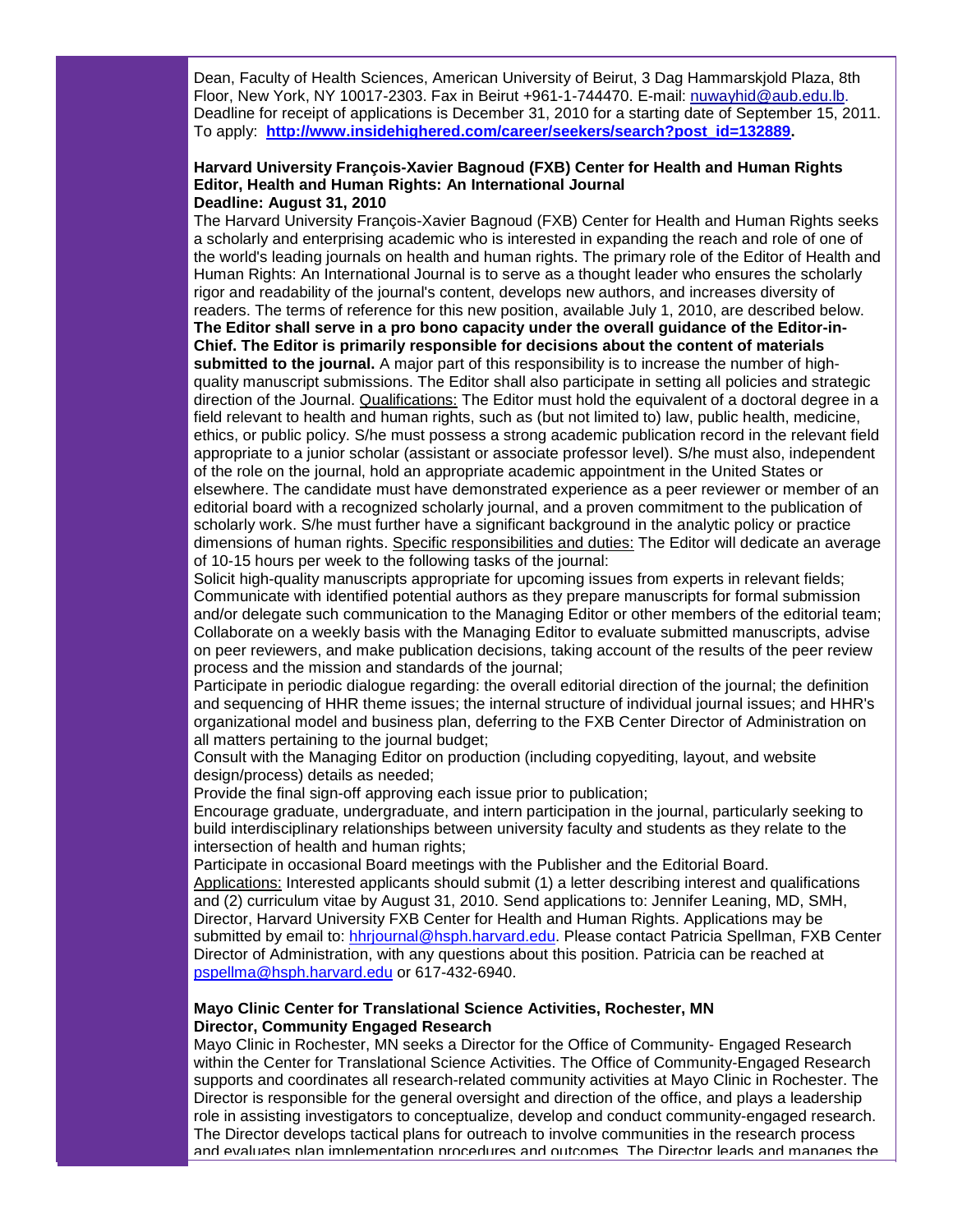development of research initiatives with research teams, with other medical centers, and with community organizations. The Director serves as lecturer and mentor for training programs in community-engaged research, cultural competence and health disparities research to strengthen the research capabilities of clinical investigators, support staff, fellows and medical students. The Director directly supervises other staff that performs outreach activities and other staff assigned to the office. The Director should possess a doctoral degree in public health, health services research, clinical epidemiology, medical sociology, cultural anthropology or other health related sciences field. Must have experience in clinical research or health sciences research; familiarity with community organizations, diverse cultures, health disparities concepts, plus experience in developing collaborative work relationships with research institutions and community groups. Mayo Clinic is a not-for-profit organization with integrated research, education and clinical practice activities on a multi-campus environment. Located in Southeastern Minnesota, Rochester is a growing community of over 100,000 people. Excellent schools, affordable housing, art and sports centers, safe and clean neighborhoods, supportive communities, and the hub of Southern Minnesota all characterize the city. We are located only 80 miles from the Minneapolis and St. Paul, Minnesota metroplex. Mayo Clinic, one of Fortune magazine's "100 Best Companies to Work For," offers an excellent salary and benefits package. TO APPLY: Link to the position posting:

[http://www.mayoclinic.org/jobs-rst/find-job.html.](http://r20.rs6.net/tn.jsp?et=1103551297306&s=1&e=001d51HKlfIzMhASTNeMGG0O7HJtKH_nSgJe8usBMDOu4Ax8rY4TsCyU_8UeKoRQXxm10eweeV7HCWC6lNQKa2gWXSCVtGwEKWNCp6su1xwgr-seElJkk1unDOeG4lFGc19XuYld04PAeM97FV5gjxAcw==) Candidates should search for posting 27661. Click on the "Find a Job" button for the public, either login or select "Not Registered Yet" and you can search by Keyword by entering 27661 into that field. The position is listed under the category Administration/Management.

**National Center on Minority Health and Health Disparities (NCMHD) Translational Health Disparities Course: Integrating Principles of Science, Practice and Policy in Health Disparities Research Natcher Conference Center**

**National Institutes of Health**

**Bethesda, MD**

#### **September 20-October 1, 2010**

Applications currently being accepted

The National Center on Minority Health and Health Disparities (NCMHD) is hosting a translational health disparities research course on the campus of the National Institutes of Health in Bethesda, Maryland from September 20, 2010 to October 1, 2010. This two-week intensive course will provide specialized instruction on the concepts, principles, methods, and applications of health disparities science, practice, and policy. A faculty of recognized experts in health disparity science will lead individual sessions. The course is free, but attendance is limited and admission will be competitive. The costs of transportation, room and board will not be covered. To participate, you must submit an application, which NCMHD will review by early August. NCMHD will start accepting applications in early July. Please check the NCMHD Web site, [www.ncmhd.nih.gov,](http://r20.rs6.net/tn.jsp?et=1103551297306&s=1&e=001d51HKlfIzMgk4l2kN-BtMT2xd63rSBi6BjDr8DL_4DffrEJZ-Y4YeDgJjg23uvjtLG9u5RuBY0zT30fqnmF7teqMqa41mY2nyEqJMQFVwV_WZ03BQCC8Yw==) for course registration information, which will appear at that time. Please see the attached document for more details. For further information or questions, please send an email to the Course Coordinator at [NCMHDhealthdc@mail.nih.gov.](mailto:NCMHDhealthdc@mail.nih.gov)

#### **Northwestern University, Clinical and Translational Sciences Institute, Feinberg School of Medicine**

#### **Director, Community-Engaged Research Center (CERC)**

The Northwestern University Clinical and Translational Sciences (NUCATS) Institute, partly funded by NIH as one of the CTSA institutes, invites applications for the Director of the Community-Engaged Research Center . Community-engaged research, directed by CERC, is a critical element of the NUCATS Institute and a key component in fulfilling the NUCATS Mission. One of the vision areas for NUCATS is to "engage the community as equitable partners in the NUCATS mission." CERC has been in existence for 3 years and has created a meaningful capacity for community engagement for translational research in association with Northwestern University and its affiliates. The Director will devote at least 40% effort to CERC duties which include oversight of two programs in community-based participatory research and practice-based research. CERC has 2 active PBR networks and 1 active CBPR network. Visit [www.nucats.northwestern.edu/centers/cerc](http://r20.rs6.net/tn.jsp?et=1103551297306&s=1&e=001d51HKlfIzMg32kVkgpt6e0XxVg_Njoqe8siJhrUZC5MFdmutN61sPOA-lOJ1tnceK3wb7XtG2Dcm3IkXmM_W_03o9QslD8dYjkldsJ9cUFJux5PsF1EJevB0YX7_X6giH8ymyhydXA4iA4kEEsQZ1A==) for more details. The ideal candidate will have a track record of practice based research or community-based participatory research, experience working with communities and diverse populations and experience in a medical school environment. This full-time appointment, tenure eligible at the Associate Professor or Professor rank, is open to individuals with either a PhD degree in an appropriate field (Preventive Medicine, Foidemiology, Public Health, etc.) or an MD/DO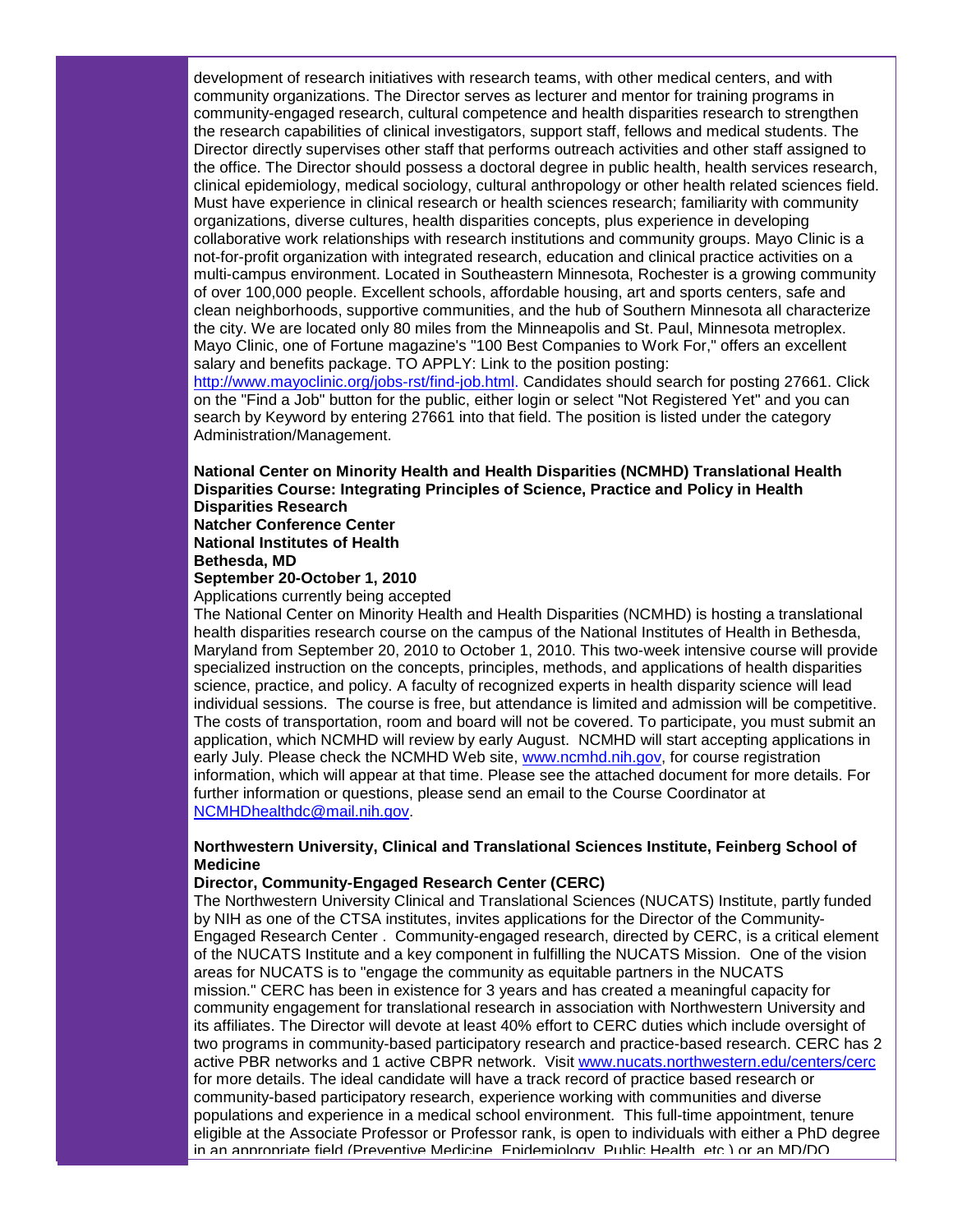degree with specialty in a number of appropriate fields such as Internal Medicine, Pediatrics, Family Medicine, Community Medicine, Preventive Medicine, etc. Ability to lead a diverse program of research and to serve as an institutional leader in the NUCATS Institute and liaise with leading areas like the NU Programs in Public Health are essential. Applicants should provide a complete CV, a statement of research accomplishments, a brief description of their research program and the names of at least three individuals who can provide letters of reference. Materials should be sent to:

Michelle Melin-Rogovin, Dir. Faculty Search Committee

Reference Job Opening #15868

750 N. Lake Shore Drive, 11<sup>th</sup> Floor

Chicago, IL 60611

Or email to [m-melin-rogovin@northwestern.edu](mailto:m-melin-rogovin@northwestern.edu)

Review of applications will begin June 15, 2010 and continue until the position has been filled. Proposed start date for the position is open. Salary for the position is negotiable.

#### **OMG Center for Collaborative Learning, Philadelphia, PA Project Director (2 Openings)**

Organization: OMG is a \$5M independent non-profit research and consulting organization based in Philadelphia. Formally established in 1988, the Center has maintained a strong focus on public and urban policy concerns and has evolved into a national professional practice in all aspects of the social sector. OMG's present portfolio focuses on evaluation, strategic research and planning, and philanthropic services. OMG provides clients high impact, actionable solutions to the challenges facing neighborhoods, cities and regional communities. OMG' uses a uniquely designed set of services to answer the specific questions of each client. Skilled at finding innovative solutions to difficult community challenges, the firm relies on systems thinking, reflective practice and collaborative action research approaches. This allows OMG to address clients' immediate concerns while building their problem-solving capacities. For more information, please visit their web site at: [www.omgcenter.org.](http://r20.rs6.net/tn.jsp?et=1103515739459&s=361&e=001ur5Wkn4NtxMiyJ9qidWrjcHDh2kskv2WqyRMThxbOtIJmg_30YxxNYMnYJzEGFWU1gQ3kc65ply8q6rzWHBTYEjgWyitfx27E8COzzZ4s8d0t3pgJyK8wg==)

#### **(1) Sr. Project Director, Strategy**

Reporting to Gerri Spilka, Founder and Executive Director, the Senior Project Director will have responsibility for expanding OMG's strategy service offerings to the national field. As such, the Senior Project Director will have responsibility for client development, project direction and management as well as team and staff development. The Senior Project Director will partner closely with the Executive Director and other senior directors to chart OMG's future growth and strategic response to an ever-increasing demand for the organization's services. Both the business development and firm leadership contributions of this executive will be important. The successful candidate will have significant expertise in social sector strategy development from trend research and analysis, to strategy development, and implementation planning. Additionally, they will have a strong commitment to OMG's mission and organizational goals.

## RESPONSIBILITIES:

Business Development/Project Leadership

Generate and direct a portfolio of strategy that complements OMG's market focus.

Develop, maintain, and cultivate strong relationships with senior level clients on a national basis.

Responsible for high-quality client delivery across a spectrum of responsibilities, from assembling and deploying the best team, to making sure the written deliverables exceed OMG's high quality standards.

Demonstrate excellence across all dimensions of client work; assessing a client's most critical needs, framing of key approaches, generating insights, structuring work, managing projects against timelines and to successful completion.

#### Team Development/Mentoring

Utilize best practices from experience gained in other highly successful consulting environments to bolster OMG's capabilities and reputation nationally, possibly even internationally.

Proactively provide training and personal guidance to staff in order to bolster strategic analysis, consulting skills and tools/methodologies needed to solve complex problems.

Recruit high potential talent to complement existing staff.

Structure teams to play off each other's strengths, learn effective team dynamics and advance career through added project management responsibilities and greater market specialization.

#### Market Development

Provide strategic leadership to enhance OMG's national position as a strategy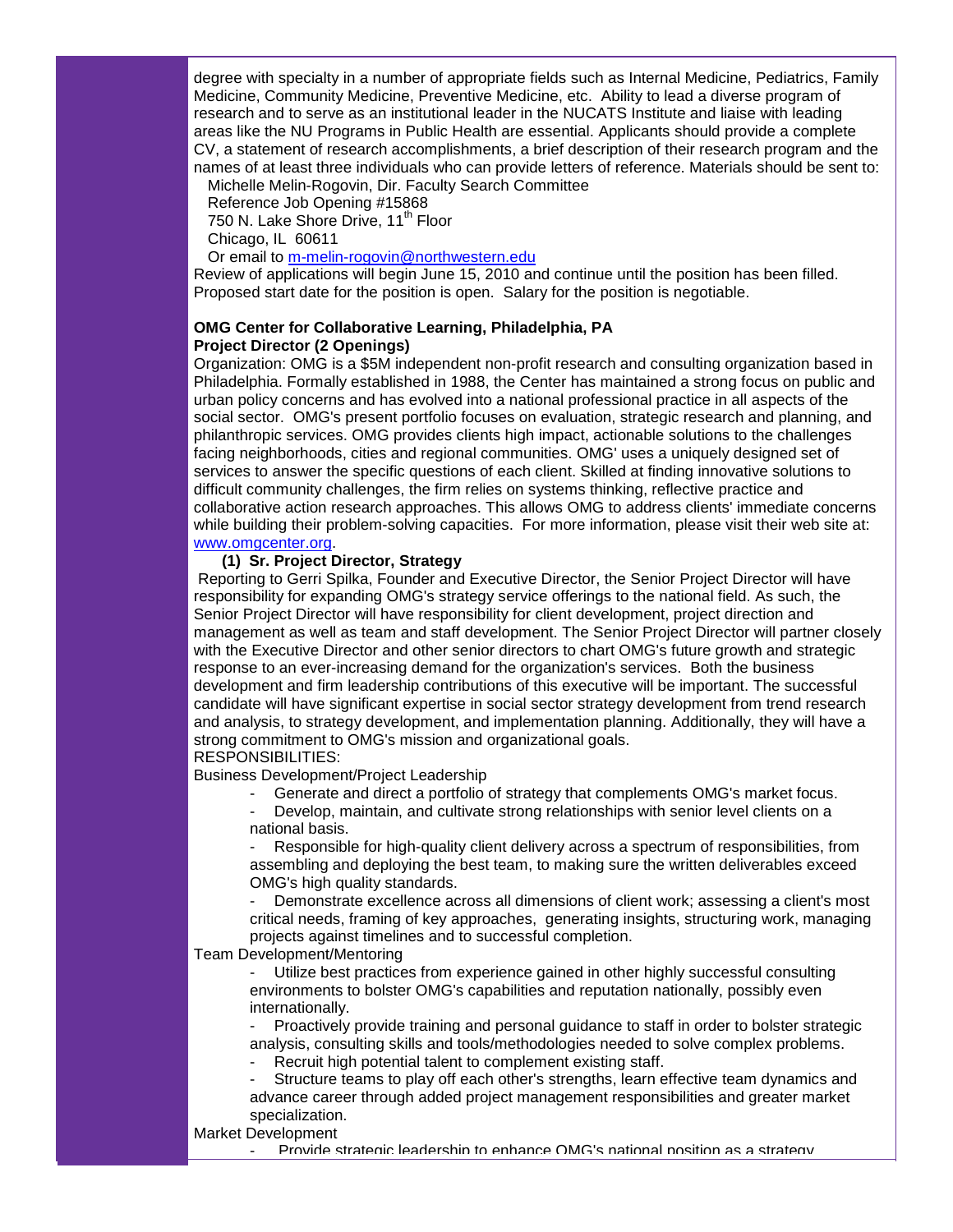evaluation and applied research firm for the social sector.

- Raise awareness and visibility of OMG in key market segments.
- Develop greater market knowledge and contribute to intellectual agenda via articles, speeches, and cases that demonstrate thought leadership on important issues facing nonprofits and foundations.

#### QUALIFICATIONS

The position requires at least ten to fifteen years selling and executing complex strategy consulting, assignments. Five or more years should have been spent in leadership roles in the nonprofit, government or philanthropic sectors, displaying requisite management skills in addition to the expected strong quantitative and qualitative applied research skills. Deep knowledge of factors driving systems and community level social change, as well as strong entrepreneurial, interpersonal, problem-solving, and communication talents are essential. The successful candidate will have proven large-scale project leadership and collaborative skills, with the ability to effectively direct the work of team members and partner with outside resources as needed. Specific qualifications include:

- Demonstrated excellence across all dimensions of client work; assessing a client's most critical needs, generating breakthrough insights, structuring work and facilitating all communications.
- Experience having led staff development or skills training activities to better articulate strategies and build greater strategy consulting capabilities.
- Multiple examples of implementing best practices to deliver even higher quality work to clients.
- Experience with process improvement and quality initiatives that promote excellence and higher impact work.
- Ability to participate in and lead firm-building activities, manage stakeholders, prepare proposals, make high-level presentations and drive complex initiatives.
- Team selling experience, especially with sophisticated, complex projects is desirable.
- Superior analytical skills; believes in the importance of evidence-based decision making.
- Outstanding interpersonal skills; demonstrated ability to build and maintain relationships with a wide array of people from diverse backgrounds.
- Has achieved "advisor" status with senior leaders and/or board members.
- Collegial, team-oriented approach.
- Highly motivated; high energy level and passion for OMG's mission.
- Willingness to travel as required for client or firm obligations.
- Foundation strategy consulting experience a plus.
- Experience launching a new office or working in a home/virtual office setting is of interest.
- Global client experience or project delivery requiring cooperative efforts, creating partnerships and aligning networks would also be beneficial.

Advanced degree with significant consulting experience in social sector management, public policy, or social sciences.

#### (2) **Senior Project Director, Content**

Reporting to Gerri Spilka, Founder and Executive Director, the Senior Project Director, Content will have responsibility for client development, project management as well as staff development. The Senior Project Director will partner closely with the Executive Director and the senior team to chart OMG's future growth and strategic response to an ever-increasing demand for the organization's services. This executive will have deep evaluation, assessment or applied research experience and in conjunction with the rest of the leadership team, champion efforts to build greater firm knowledge or industry notoriety. The successful candidate will be an individual with significant hands-on social sector experience driving social change in fields such as community development, community rebuilding, public health and health care, economic development, environment, education, and human service systems, with a strong commitment to OMG's mission and organizational goals. RESPONSIBILITIES

Business Development/Project Leadership

- Generate and direct a portfolio of evaluation or assessment projects in field of expertise.
- Develop, maintain, and cultivate strong relationships with senior level clients on a national basis.

Provide high-quality client delivery across a spectrum of responsibilities, from assembling and deploying the best team, to making sure the written deliverables exceed OMG's high quality standards.

- Demonstrate excellence across all dimensions of client work; assessing a client's most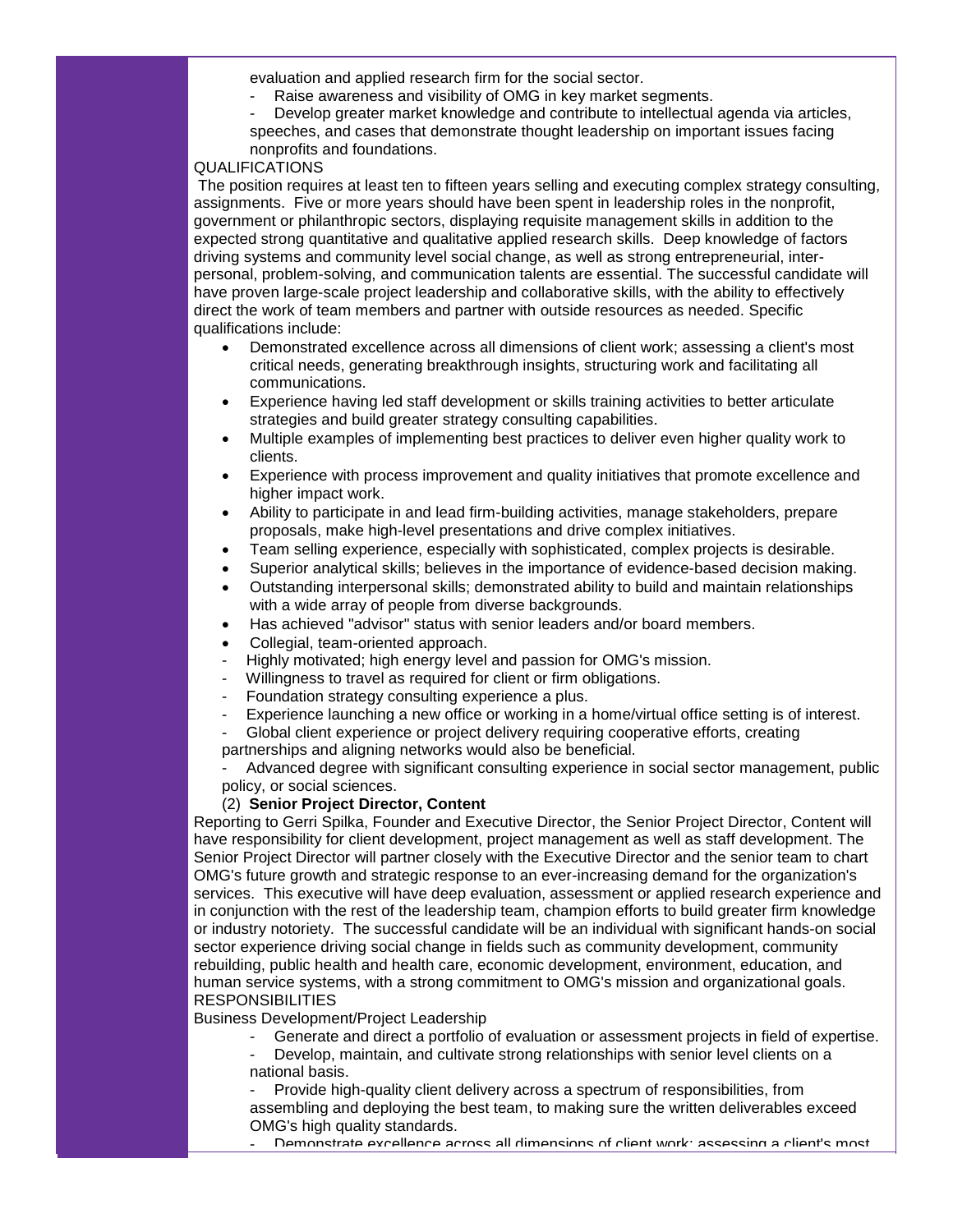critical needs, framing of key approaches, generating insights, structuring work, managing projects against timelines and to successful completion.

Team Development/Mentoring

Proactively provide training and guidance to foster consulting skills.

- Continually push for excellence in all materials and deliverables, especially in content that reinforces OMG as a thought leader.

- Recruit high potential team members to complement existing staff.
- Mentor junior staff to stretch professional capabilities and encourage growth.
- Structure teams to play off each other's strengths, learn effective team dynamics and

advance career through added responsibilities and greater market specialization. Content/Knowledge Development

Provide strategic leadership to enhance OMG's national position as an evaluation and applied research firm for the non-profit and philanthropic sector.

- Raise awareness and visibility of OMG in key market segments.
- Develop greater market knowledge and contribute to intellectual agenda via articles, speeches, and cases that demonstrate thought leadership on important issues facing
- nonprofits and foundations.

#### QUALIFICATIONS

The position requires at least ten to fifteen years selling and executing complex evaluation, assessment or applied research assignments. Five or more years should have been spent in leadership roles in the nonprofit sector, displaying keen understanding of programmatic initiatives, the key engines that drive exceptional programs or operations. Deep quantitative and qualitative skills are must-haves, as well as an appreciation for the unique issues agencies, foundations and governments face. Strong entrepreneurial, inter-personal, problem-solving, and communication talents are also essential. The successful candidate will have proven large-scale project leadership and collaborative skills, with the ability to effectively direct the work of team members and partner with outside resources as needed.

Specific qualifications include:

- Demonstrated excellence across all dimensions of client work; assessing a client's most critical needs, generating breakthrough insights, structuring work and facilitating all communications.
- Strong sense of current trends, innovations and longer term direction in the evaluation, assessment and related fields.
- Good sense of competition, with ongoing updates to enable OMG to remain a respected leader in evaluation.
- Ability to participate in and lead firm-building activities, manage stakeholders, prepare proposals, make high-level presentations and drive complex initiatives.
- Team selling experience, especially with sophisticated, complex projects is desirable.
- Superior analytical skills; believes in the importance of evidence-based decision making.
- Experience engaging nonprofits or foundations as learning partners using systems or capacity building frameworks would be highly valued.
- Outstanding interpersonal skills; demonstrated ability to build and maintain relationships with a wide array of people from diverse backgrounds.
- Visible participant or speaker in industry gatherings or relevant local/national conferences.
- Highly motivated; high energy level and passion for OMG's mission.
- Willingness to travel as required for client or firm obligations.
- Advanced degree with significant nonprofit consulting experience in social sciences, urban planning, public health, or public policy.

Global client experience or international project delivery desirable.

TO APPLY: All interested applicants should email a cover letter and resume directly to:

[omgcenter@bridgespan.org.](mailto:omgcenter@bridgespan.org) OMG requests that all candidates use this email and not contact them directly.

## **Seoul National University, South Korea, Graduate School of Public Health, Department of Health Care Management and Policy**

#### **Assistant/Associate/Full Professor - Global Health or Health Services Management Deadline: September 3, 2010**

The Seoul National University Graduate School of Public Health, Department of Health Care Management and Policy, invites applications for a tenure-track position at the rank of Assistant/Associate/Full Professor in the area of Global Health or Health Services Management.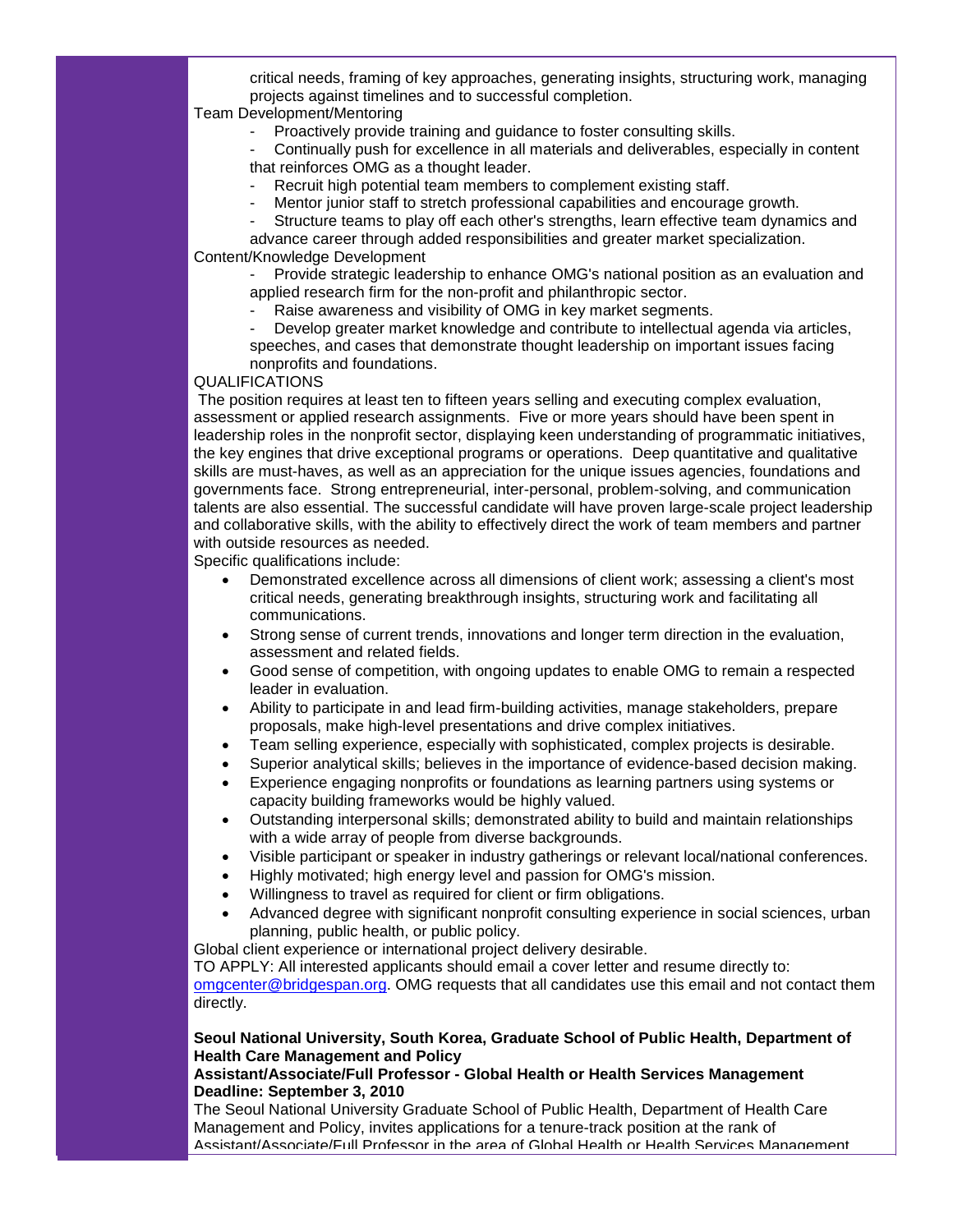The faculty member will be expected to develop her/his own research, publish in peer-reviewed journals, teach graduate and/or undergraduate courses, and supervise students in master and doctoral programs.

Minimum Qualifications: \* Candidates must have nationality other than the Republic of Korea. \* An earned doctorate in public health, public policy, economics, political science, business administration, sociology, or related field. All candidates must have excellent records of peerreviewed publications. Preference will be given to applicants who have demonstrated teaching excellence, communication skills, and with records of external funding. Salaries are competitive based on experience and qualifications. Further information about the School can be found at [http://health0.snu.ac.kr/eng/.](http://r20.rs6.net/tn.jsp?t=9y6qmydab.0.a5wsmydab.5gytkqcab.1&ts=S0503&p=http%3A%2F%2Fhealth0.snu.ac.kr%2Feng%2F) To Apply: Applicants should submit a letter of intent of application with description of research and teaching interests, curriculum vitae (including full publication list), and the names of at least two references (with email, phone number and mailing address) to: Changyup Kim, Chair, Department of Health Care Management and Policy, as a single PDF file at [cykim@snu.ac.kr.](mailto:cykim@snu.ac.kr) Please direct inquiries to the email above.

#### **The Commonwealth Fund 2012-12 Harkness Fellowships Deadline: September 13, 2010**

The 2011-12 Harkness Fellowships are open to applicants from Australia, Germany, the Netherlands, New Zealand, Norway, Switzerland, and the United Kingdom. The Commonwealth Fund's Harkness Fellowships in Health Care Policy and Practice provide a unique opportunity for mid-career professionals-academic researchers, government policymakers, clinicians, managers, and journalists-to spend up to 12 months in the United States conducting a policy-oriented research study, working with leading U.S. health policy experts and gaining in-depth knowledge of not only the U.S. health care system, but also the health care systems in the fellows' home countries. Fellows also participate in a Commonwealth Fund-organized series of policy and leadership seminars held throughout the year with U.S. health care leaders in government, politics, health care organizations, and academia. Applicants must demonstrate a strong interest in health policy issues and propose a study that falls within the scope of The Commonwealth Fund's mission to support a high-performing health care system, which includes improving health insurance coverage and access as well as the quality and efficiency of health care services. A peer-reviewed journal article or policy report for health ministers and other high-level policy audiences is the anticipated product of the fellowship. Harkness Fellows have published their findings in leading journals, including: *BMJ, Health Affairs, Health Policy, International Journal for Quality in Health Care, New England Journal of Medicine,* and *Quality and Safety in Health Care*. Each fellowship provides up to \$107,000 (U.S.) in support. A supplemental allowance is provided to fellows accompanied by families. For details and the application form, please visit [http://www.commonwealthfund.org/Fellowships/Harkness-Fellowships.aspx.](http://r20.rs6.net/tn.jsp?t=9y6qmydab.0.b5wsmydab.5gytkqcab.1&ts=S0503&p=http%3A%2F%2Fnewsletters.commonwealthfund.org%2Ft%2F5270%2F16163%2F296%2F0%2F) For further questions, please contact Robin Osborn, vice president and director of the International Program in Health Policy and Practice (E-mail: [ro@cmwf.org\)](mailto:ro@cmwf.org).

# **The Fenway Institute (TFI) of Fenway Health, Boston**

**Postdoctoral Teaching Fellow, Center for Population Research in LGBT Health**

The post-doctoral fellow's primary duties are to teach and assist with the Center for Population Research in LGBT Health's Summer Institute Program. Information about the Summer Institute can be found here: [http://www.icpsr.umich.edu/icpsrweb/FENWAY/training/.](http://r20.rs6.net/tn.jsp?t=9y6qmydab.0.c5wsmydab.5gytkqcab.1&ts=S0503&p=http%3A%2F%2Fwww.icpsr.umich.edu%2Ficpsrweb%2FFENWAY%2Ftraining%2F) The post-doctoral fellow will reside at TFI and will join an interdisciplinary community of scholars and investigators. S/he will pursue a productive research program, will teach in the LGBT Pop Center's Summer Institute in LGBT Population Health, will supervise and instruct graduate students in the Summer Institute's data lab and will assist in administering the Summer Institute program. The fellow will be encouraged to develop research collaborations with TFI investigators and to engage in research projects using Fenway Health's electronic medical record data. Full job description and details of how to apply are attached and/or are available at the web link above.

**[back to top](#page-0-1)**

# <span id="page-7-0"></span>**CALL FOR SUBMISSIONS**

**Call for Posters - The University of Texas at Austin The 2010 International Conference on** *Aging in the Americas* **September 15-17, 2010**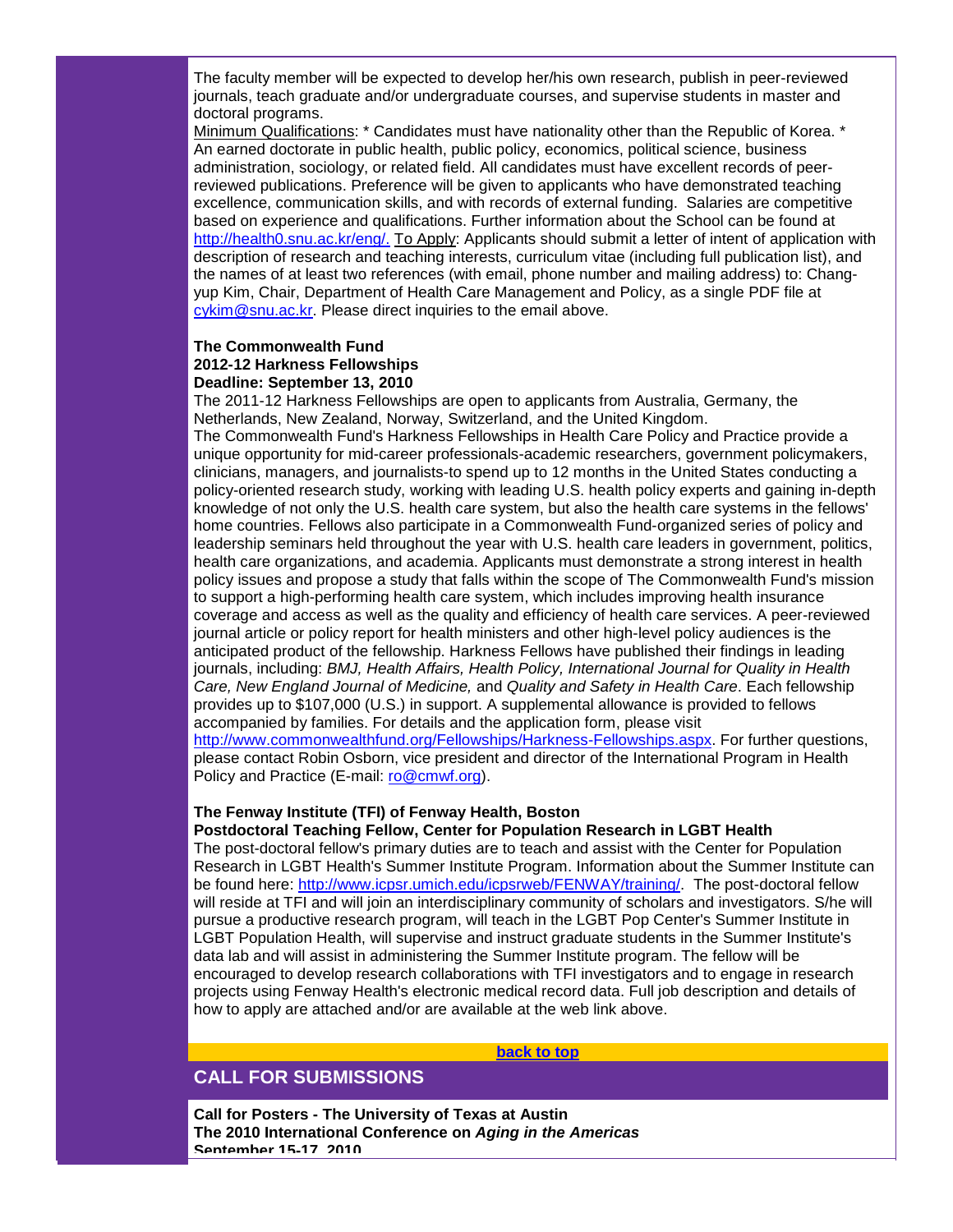## **Austin, TX**

## **Deadline has been extended! Please contact Dr. Terrence Hill at [tdh@miami.edu](mailto:tdh@miami.edu) for a specific due date.**

The Conference Series on Aging in the Americas is scheduled for Sep 15 -17 in Austin, TX. The focus is on Hispanic aging. See poster submission and conference info at: [http://www.utexas.edu/lbj/caa/2010/cfp.php.](http://r20.rs6.net/tn.jsp?t=9y6qmydab.0.d5wsmydab.5gytkqcab.1&ts=S0503&p=http%3A%2F%2Fwww.utexas.edu%2Flbj%2Fcaa%2F2010%2Fcfp.php) There are stipends for students and postdocs this year! Do take advantage.

#### **Call for Abstracts -- The Global Health Research Casebook Deadline: August 1, 2010, 5:00 p.m. Eastern**

To consolidate lessons and experiences gained through applied global health research partnerships, the Global Health Research Initiative (GHRI) is inviting Case examples to contribute to a Global Health Research Casebook. This Casebook will present concrete examples of how Canadian-LMIC research partnerships have operationalized efforts to reduce health inequities across a range of themes. This requires a context-specific understanding of the social, economic and political factors that determine people's health, not only through their interactions with the health system and other sectors, but also through their access to a range of resources and opportunities. This Casebook aims to highlight practical, relevant and transferable lessons by encouraging focused reflection among global health research practitioners on emerging trends, insights and important advances in addressing root causes of health disparities, the different effects of policy interventions, and viable alternatives with the overall aim of improving equity. Cases will provide concrete examples of the value of global health research towards improving health and health systems to share with research and policy communities and civil society. Casebook Timeline

August 1st 2010: Case abstracts due

Early September 2010: Selection of complete Cases Late September

2010: Invitation for complete Cases

Late November 2010: Submission of complete Cases

March 2011: Expected month of Casebook publication

IMPORTANT NOTE - All abstracts must be submitted electronically to Anna Dion [\(adion@idrc.ca\)](mailto:adion@idrc.ca) by 5 pm (EST) on August 1st, 2010. For more information, please visit [www.ghri.ca](http://r20.rs6.net/tn.jsp?t=9y6qmydab.0.e5wsmydab.5gytkqcab.1&ts=S0503&p=http%3A%2F%2Fwww.ghri.ca%2F) or [http://www.idrc.ca/en/ev-155797-201-1-DO\\_TOPIC.html](http://r20.rs6.net/tn.jsp?t=9y6qmydab.0.f5wsmydab.5gytkqcab.1&ts=S0503&p=http%3A%2F%2Fwww.idrc.ca%2Fen%2Fev-155797-201-1-DO_TOPIC.html) or contact: Anna Dion, Program Officer, Global Health Research Initiative, [adion@idrc.ca](mailto:adion@idrc.ca) / +1 613 696-2198

Request for Proposal - Kellogg Fellows Leadership Alliance (KFLA) Deadline, August 2, 2010

KFLA has opened its request for proposal (RFP) process for Fellow-led workshops during its biennial meeting, Forum. In 2011 we focus our attention on matters of civic engagement as experienced through and/or between four tracks:

- Education
- Environment (natural and built)
- Health
- Justice

Tell us about your workshop idea today by following these easy steps:

- 1. Complete the [30 second interest survey](http://r20.rs6.net/tn.jsp?et=1103527189479&s=1011&e=001A9XZZOCHAREQFrA-CzsvwDVdShsZAu3vQTdHhDH1QkW1NYkSaphTFfHipfnBsFxl5nUsTlAQvkk3bJRoWLmzWJANOOHzYOzI4pxfi9eRo2OMio8iJ7xjyeRATvQjuB11Bu-4UAWn9Qg=) to tell us about your interest.
	- 2. Download and [complete the RFP](http://r20.rs6.net/tn.jsp?et=1103527189479&s=1011&e=001A9XZZOCHAREkwCMhovQjG1lOvdXUdzIniNYPa81KxcqJ1rzTJ9KTj2KD198GFv2tmGNXntARYDrd0OY8qKEn0IuCEHcpwwUn0SObB4JfpYkOVXXJLKswHp0fxwhtKr7vWyU-4yVpgsw7bZI1D9M9hg-rkAQd41dn) by Monday, August 2, 2011.

About Forum 2011: Your 2011 program uses the backdrop of Washington DC to tease the threads of civic engagement in four tracks - education, environment, health and justice. Each one links processes, policies and products as they intrinsically relate to civic engagement as well as the inherent interdependencies between track themes. Far from just focusing on national movements, Fellows and a mentee will experience Forum through diverse expressions of participation as it is practiced globally, from international organizations to local grassroots movements. Forum '11 is designed to be an experiential, professional conference for impact where you can hone skills and strengthen connections. Join us in a set of workshops that capitalize on the broad experiences of the Fellows as change agents and catalysts to capacity building.

**Call for Abstracts -- Faces of Urban Health: A Forum to Share Community-Based Strategies to Address Health Inequity in Urban Communities October 26, 2010**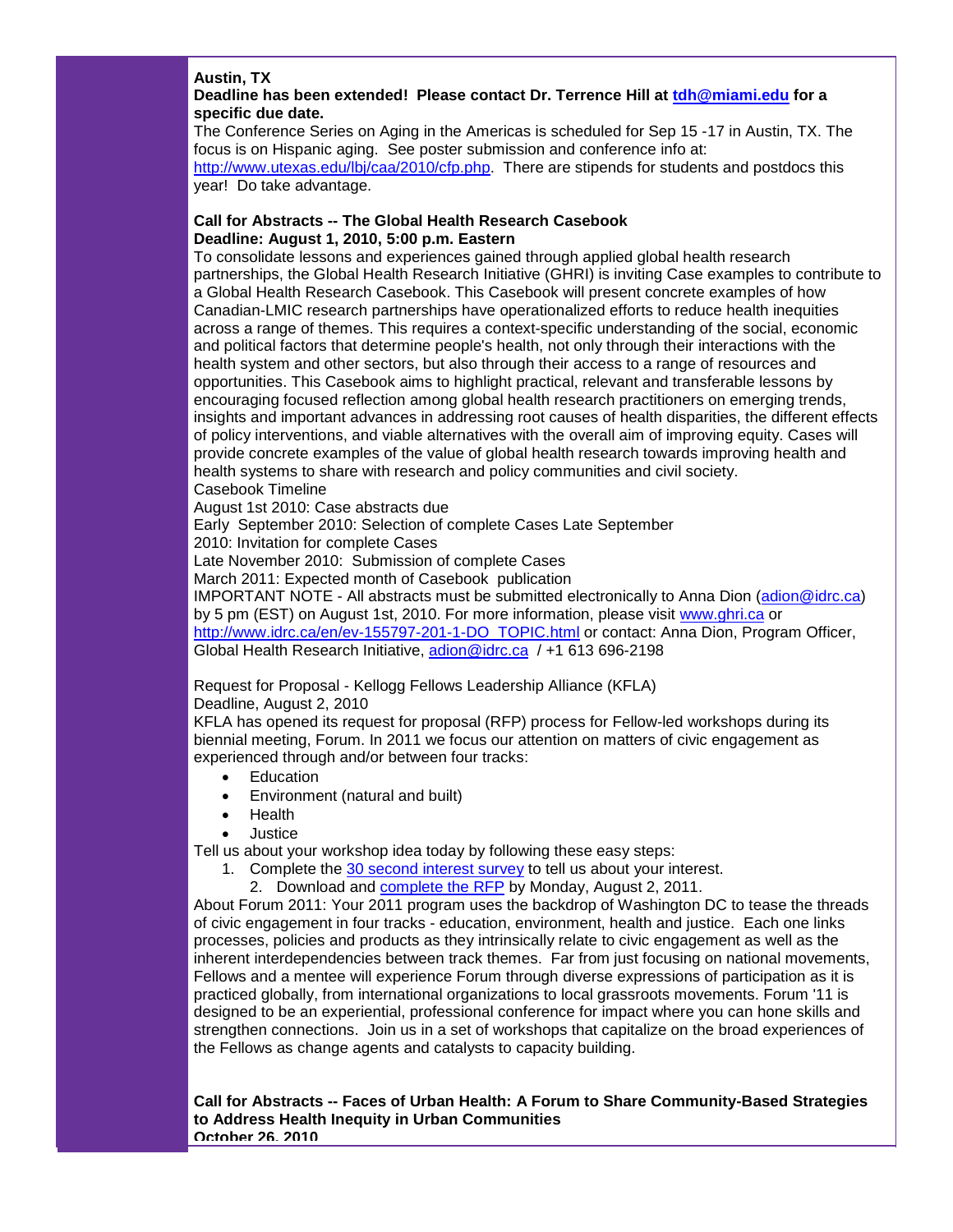#### **Harlem, New York City Deadline: August 15, 2010**

Community-Campus Partnerships for Health is pleased to be supporting this Forum! Forum Overview -- We invite community residents, advocates, and organizations to the Faces of Urban Health Forum, where we will consider together how to create and sustain communityacademic partnerships, how to do rigorous and meaningful research in partnership, and how to design and promote healthier policies - both in our organizations and in our government - based upon research and community values. The old research paradigm used to address health disparities and inequity confined communities to a passive role - the research subject. At the same time, this paradigm limited researchers ability to see the many factors that influence health in the community. Strengths, ways of knowing, values, policy barriers, were often hidden from view. The development of participatory research, where practitioners and researchers work in collaboration with communities (referred to as Participatory Action Research - PAR; Community-based Participatory Research - CBPR; Community-based Participatory Action Research - CBPAR; and Participatory Learning and Action - PLA) has led to research that directly benefits communities. What is clear is that research and action benefit when community voice is heard. The Forum is open to all community members interested in and practicing forms of action research. The Forum will include interactive workshop and platform sessions to promote the sharing of knowledge, experiences and best practices throughout the United States and globally by and among community partners in the following areas: 1) effective methods in establishing, maintaining and sustaining community-academic partnerships; 2) engagement in all phases of the research process; 3) strategies for effective administration and governance through capacity-building and collaboration among community partners already engaged in community-academic partnerships and 4) successes and challenges in designing, advocating for and implementing community-driven, evidence-based systems-level change (i.e. policy). The forum will take place at the Touro College of Pharmacy, 230 west 125th street in Harlem. The main entrance to the forum is on West 124th Street between Adam Clayton Powell and Frederick Douglass Blvds.

Forum Objectives -- FACES OF URBAN HEALTH will showcase the voices, perspectives, and experiences of community advocates, organizations and residents who participate in urban health and social research activities within a participatory research approach. By bringing together these groups in a highly participatory format, we aim to create a unique space for attendees to exchange, learn from one another, and network on their role in research process. This involves sharing stories, experiences, and enhancing skills and capacities:

To raise awareness of effective and innovative strategies to develop and sustain community-academic research partnerships;

- To showcase how diverse community perspectives can contribute to addressing local and global urban health and social concerns;

- To create spaces for participants to develop strategies for action on common issues facing local communities

Forum Theme -- We invite all community members that are interested in and or practicing forms of action research to address urban health inequities to join us in this Forum. The Forum theme is focused on the specific areas within the research process where community representatives have the space to share and present on their experience with participatory models for research. We are requesting proposal submissions that address the following themes:

- Processes used to identify a health and or social concern
- Development of research and policy question(s)
- Approaches for developing an effective community-academic collaborative
- Study Design Approaches
- Strategies for Funding Sought to respond research and policy questions
- Participants Recruited and Retention Systems Implemented
- Measurement Instruments Designed and Data Collected
- Intervention Designed and Implemented
- Data Analyzed and Integrated,
- Strategies used or lessons learned from dissemination of research findings

- Strategies used to translate research findings to impact health and social policy and systems Who Should Participate: Participants will include residents of local, regional and international communities, representatives of community organizations, government, international, national and local NGOs, foundations, students, faculty and university administrators.

Call for Proposals: We will address the above themes of the Forum through a variety of presentation formats and opportunities for dialogue. Formats will include plenary sessions, workshops/skill development sessions, roundtables, and further opportunities for networking and conversation. The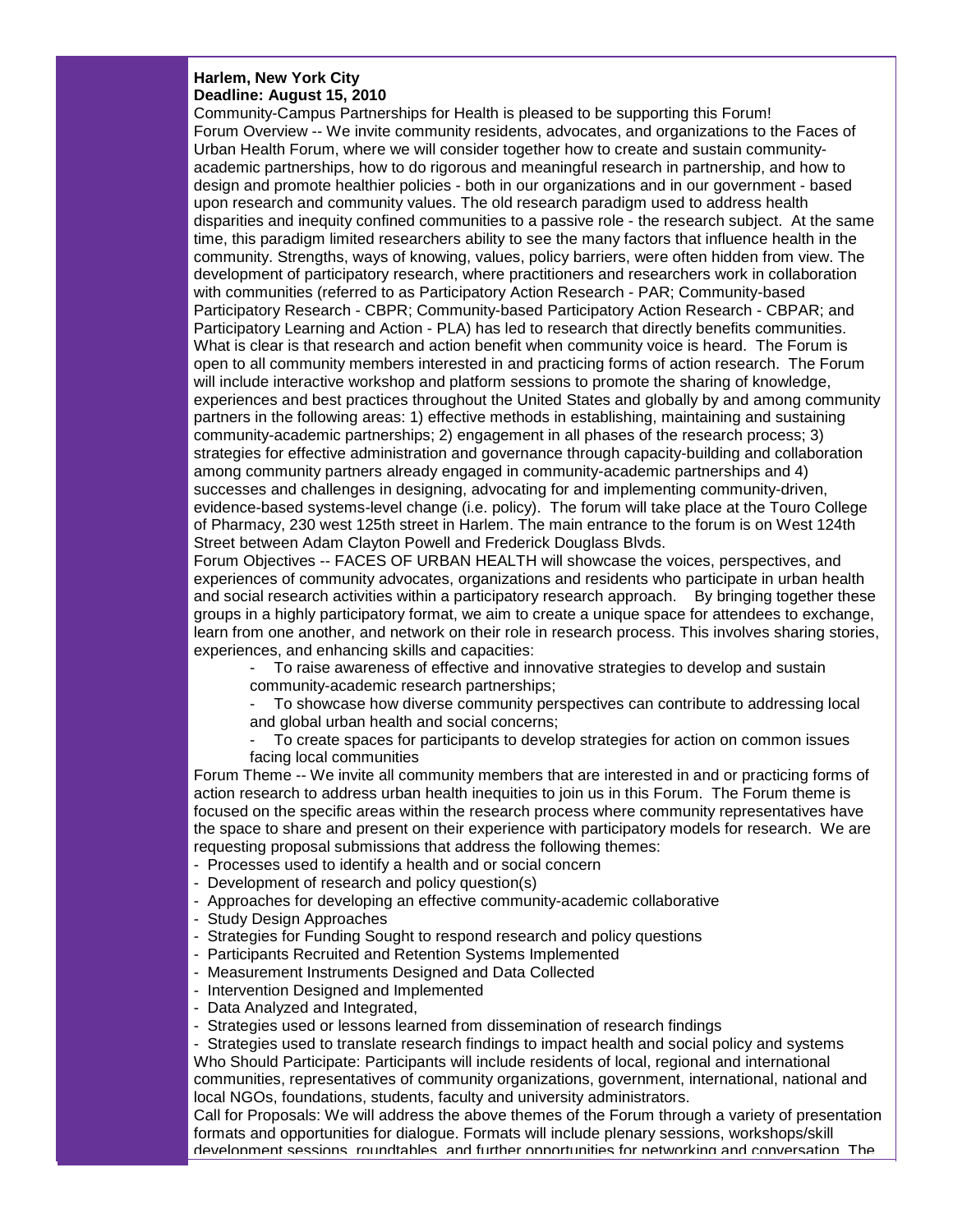Forum program committee invites participants to submit summaries of potential presentations in the following formats based on the Forum themes. Please indicate in your proposal, your chosen Forum theme.

Forum Presentation Formats:

o Skill building/learning workshops - In these workshops, presenters will teach and discuss particular skills and techniques involved in doing community based research and/or communityuniversity partnerships for change. The session should accomplish specific learning objectives and increase the participants competence in an important area of the Forum themes and objectives. It should include opportunities for practice and feedback. Please indicate workshop objectives, agenda, and participation processes. Workshops will be 90 minutes in length.

o Learning Circles - Roundtables will provide an opportunity for discussion on important themes and issues relevant to community member experiences in community-academic partnerships and collaborations. This can include presentations of ideas in development, evaluations, or an opportunity for collective problem solving of identified challenges or other in contexts relevant to the Forum themes. A submission to facilitate a roundtable must include a summary describing the problem or issue, its significance, the questions to be posed, and a plan for engaging the participants. Sessions will be 30 minutes and will have no more than 10 participants including the presenter(s).

o Storytelling - Stories reflect the genuine and authentic experience of an individual or a community, which has importance and value. Stories should be consistent with the Forum theme, goals, and objectives. For example, story sessions could involve a story of a successful or less than successful attempt to involve faculty by community organizations in community research projects, or how an attempt to change community policies or practices through a research project went in a completely different direction. Storytelling sessions will be 30 minutes in length.

o Platform Session - Oral presentations will be focused on reports of research results, theory and inquiry related to the Forum themes. Presentations may be submitted individually or jointly as a panel session (submitted by the panel lead). We strongly encourage community member participation for presentations with academics. Individual presentations will be approximately 20 minutes each, with a total of 90 minutes allocated for each session.

\* World Cafe ( [http://www.theworldcafe.com/](http://r20.rs6.net/tn.jsp?t=9y6qmydab.0.g5wsmydab.5gytkqcab.1&ts=S0503&p=http%3A%2F%2Fwww.theworldcafe.com%2F)) aims to provide an open and creative conversation on a topic of mutual interest to surface our collective knowledge, share ideas and insights, and gain a deeper understanding of the subject and the issues involved. 60 minutes has been allocated for this format.

\* Open Space Technology ( [http://www.openspaceworld.org/](http://r20.rs6.net/tn.jsp?t=9y6qmydab.0.h5wsmydab.5gytkqcab.1&ts=S0503&p=http%3A%2F%2Fwww.openspaceworld.org%2F) ) is an approach to

conversation that begins with a theme, but no formal agenda. 60 minutes has been allocated for this format.

#### Forum Submission Deadlines

\* August 15, 2010 -- Deadline for abstract submissions

\* September 3, 2010 -- Notification of acceptance of abstracts

\* October 1, 2010 -- Final submission of abstract and presentation for Forum materials Start here to submit a proposal to the Forum.

Forum Abstract Submission Guidelines:

- 1. Abstracts must be written in English.
- 2. Abstract text should not exceed 250 words and may not include images, charts or tables.

3. Authors are strongly encouraged to use the on-line submission form - Start here to submit

a proposal to the Forum or submit the abstract by email to faces of [urbanhealth@gmail.com](mailto:urbanhealth@gmail.com)

 4. Presentations that do not follow the guidelines, that are incomplete, or that are received after the deadline date will not be considered. The Program Committee will try to accommodate all presentations according to the presenters stated preferences, but may reassign presentations according to Forum needs.

 5. Each individual may submit a maximum of two Presentations as Primary Presenter. There is no limit on the number of submissions for which a person may be listed as a supplementary presenter.

6. Co-presentations by multiple community partners are encouraged.

 7. Submission of the form implies the submitters agreement to register for the Forum and present as scheduled.

 8. All abstracts will receive an electronic receipt upon arrival. If a receipt fails to follow submission, abstracts should be re-submitted.

9. Authors will be notified of acceptance by September 3, 2010 via email.

 10. Final abstracts and presentations to be included in the Forum materials are due by October 1, 2010, 12 am EST.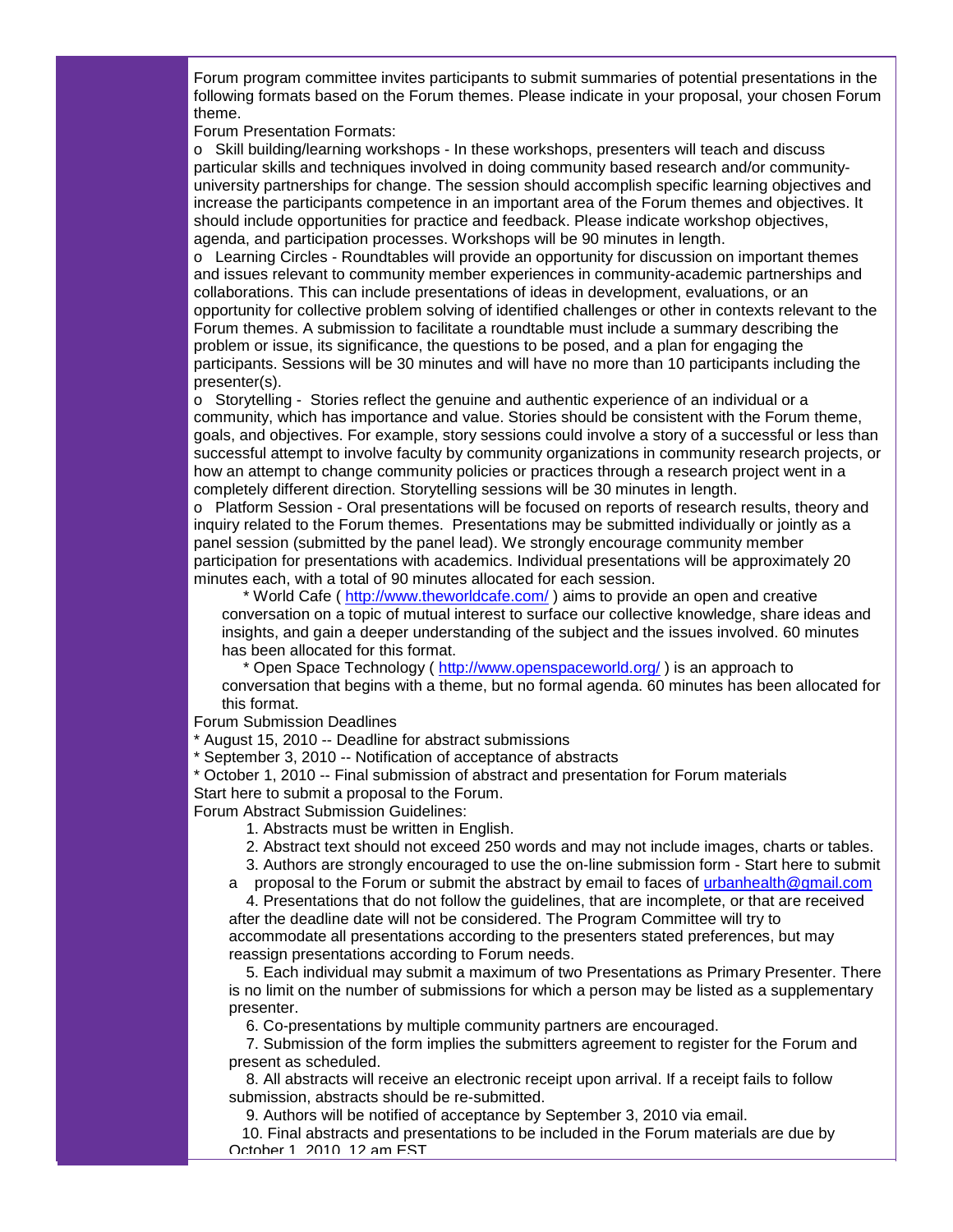11. Abstracts are permitted on research, reports, posters or presentations that have been submitted and/or published elsewhere.

- 12. Abstracts must include a cover sheet providing the following information:
- 1. The title of the paper, presentation or poster;
- 2. The name(s) and title(s) of the submitting author(s);
- 3. A short biography of each author;
- 4. The name of the sponsoring institution (if any);

 5. Contact information for each author (mailing address, e-mail address, phone number, fax number);

Questions about abstract submissions please contact Ann-Gel Palermo, HCAP Chair, at [apalermo21@gmail.com](mailto:apalermo21@gmail.com) or by telephone at 212-241-8886.

#### **Call for Abstracts - Society for the Analysis of African American Public Health Issues (in conjunction with the American Public Health Association 138th Annual Meeting in Denver, CO**

#### **November 6-10, 2010)**

**Deadline: August 15, 2010**

The **Society for the Analysis of African American Public Health Issues** (**SAAPHI**) is soliciting abstracts for our 2010 annual scientific symposium, which will be held in conjunction with the American Public Health Association annual meeting in Denver, CO. The SAAPHI symposium will be *Saturday, November 6, 2010* in Ballroom H of the Hyatt Regency. Topics for Interest -- SAAPHI's 2010 theme is "*Critical Race Theory and Emancipatory Public Health: Moving towards Social Justice*". While abstracts reflecting new and innovative information on any public health issue that disproportionately affects African Americans will be reviewed, the following topics are of particular interest:

 Coverage for the Uninsured Critical Race Theory and Health Equity Epidemiology of Racism and Health Health Disparities/Health Inequities Social Determinants of Health

In addition, abstracts that reflect integrative approaches to individual and community health promotion using evidence-based research, interventions, intervention guided-research, and health policy advocacy are also encouraged. All abstracts will be peer-reviewed and ranked for quality, topic applicability, and relation to SAAPHI issues. Students are strongly encouraged to submit abstracts.Abstracts submitted by students or postdoctoral fellows will automatically be considered for the *SAAPHI Student Achievement Award*. To be eligible, the student or postdoctoral fellow submitting the abstract must: (1) be the first and presenting author on the contributed abstract and (2) indicate that the abstract is based on work completed while a student or post-doctoral fellow. Following delivery of the presentations, two student finalists will be selected. The 1st place winner will be awarded \$250 and the 2nd place winner will be awarded \$125. Awards will be determined based on the quality of the abstract, the presentation quality and style, and the presenter's knowledge of the subject matter. Presenters must be current members of SAAPHI or become members at the time of the meeting.

Instructions for Submitting Abstracts -- Abstracts must be submitted online to: ebecca\_hasson@yahoo.com

- Abstracts must be 250 words or less
- Abstracts should follow the format: Purpose/Objective, Methods, Results and Conclusion

- Students: to compete for the *SAAPHI Student Achievement Award*, please indicate that the work was completed while a student or post-doctoral fellow

- Presenters will be notified by September 15, 2010

#### **Call for New Panels -- International Union for the Scientific Study of Population Deadline: September 30, 2010**

The IUSSP Council is seeking suggestions from the membership forkey oremerging issues in the populationfield that would provide productive topics for new IUSSP Scientific Panels to be created for the 2010-2013 period. The present call seeks suggestions in particular for panels focusing on the following topics: **'**Climate Change','International Migration' **'**Marriage'**, '**Population Models' **and**  'Population and Poverty'though suggestions for panels focusing on other topics are also welcome. Suggestions of Chairs for proposed panels may also be made. Deadline for submissions: 30 September 2010. Please login at : http://www.jussp.org/login/login.php to make your suggestion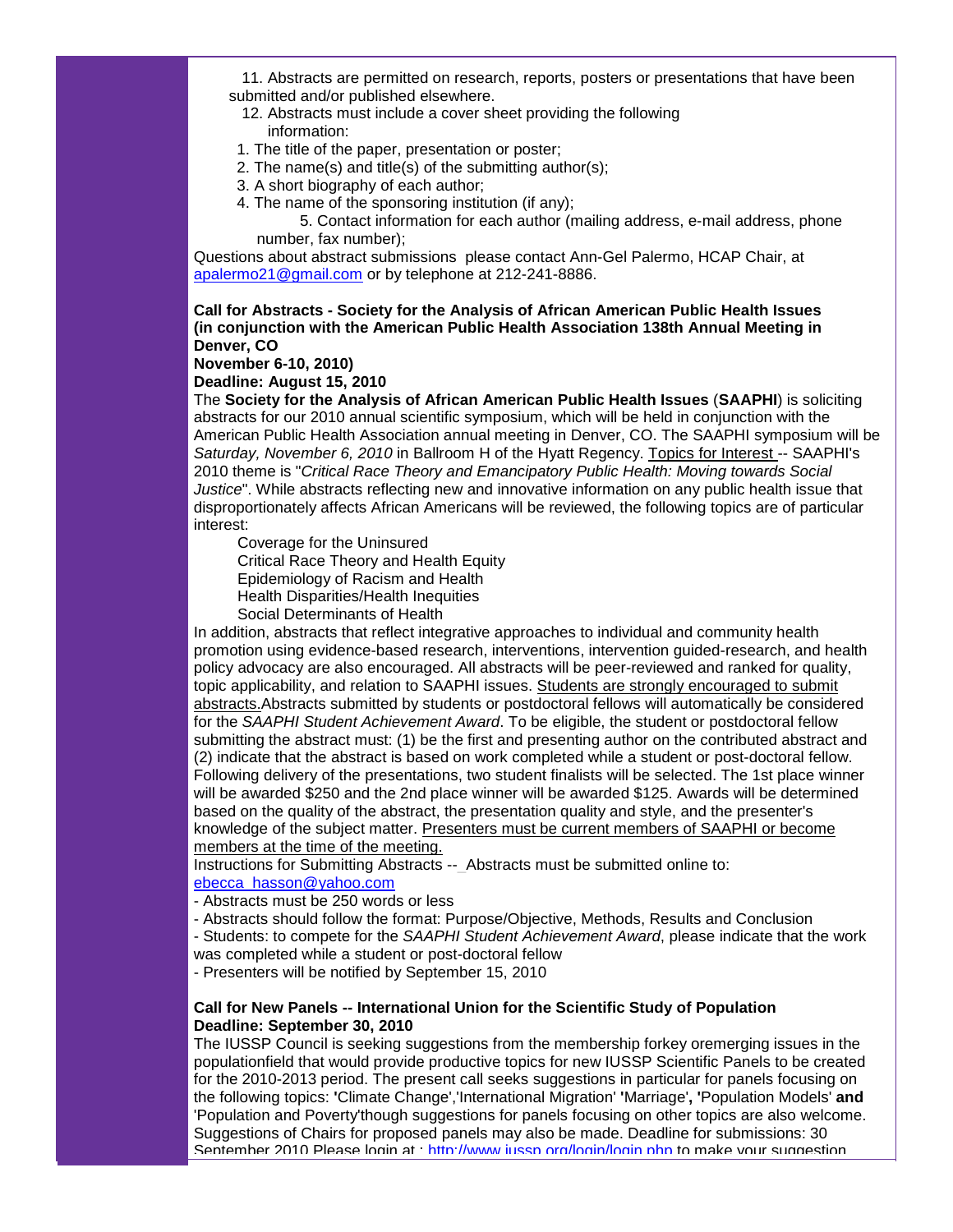online Please consult the IUSSP website to review current or past issues addressed by IUSSP Scientific Panels, including the eight new panels created after the first call for new panel suggestions, which was sent to members in December 2009:

[http://www.iussp.org/Activities/5committees.php.](http://r20.rs6.net/tn.jsp?t=9y6qmydab.0.j5wsmydab.5gytkqcab.1&ts=S0503&p=http%3A%2F%2Fwww.iussp.org%2FActivities%2F5committees.php) Please note that the Council defines the scientific programme and will select proposals from IUSSP members on the basis of their relevance to key population issues of broad interest to the members, including those which have policy relevance. Panel chairs and members are chosen for their expertise on a given topic, with special attention given to geographic and gender diversity of panel members in order for panels to benefit from a variety of cultural and regional perspectives. The Council may accept members' suggestions but may also propose other topics and other individuals to chair Panels.

**[back to top](#page-0-1)**

# <span id="page-12-0"></span>**CONFERENCES AND EVENTS**

**Keeping Kids Moving: How Equitable Transportation Policy Can Reverse Childhood Obesity National Press Club 529 14th Street, NW**

**Washington, D.C. 20045**

**Thursday, July 15, 2010, 8:00 a.m. - 1:00 p.m.**

**Breakfast and registration at 8:00 a.m.; Program begins at 9:00 a.m.**

**[Please RSVP](mailto:kenney.elkomous@t4america.org?subject=RSVP%20for%20%20Keeping%20Kids%20Moving) by Monday, July 12, 2010**

The Robert Wood Johnson Foundation Center to Prevent Childhood Obesity, the Convergence Partnership, Transportation for America, and PolicyLink invite you to *Keeping Kids Moving: How Equitable Transportation Policy Can Reverse Childhood Obesity.* This invitation-only national roundtable will explore the vital connections between transportation policy and childhood obesity in America. *The event is free of charge, but space is limited so please register soon.* Featured Speakers Include:

Opening Panel:

- Martha Coven Special Assistant to the President for Mobility and Opportunity, Domestic Policy Council
- Roy Kienitz Undersecretary for Policy, United States Department of Transportation
- Dr. Howard Koh Assistant Secretary for Health, United States Department of Health and Human Services

Local Innovators Panel:

- Chip Johnson Mayor, Hernando, Mississippi
- Julia Lopez Youth Advocate, The Central California Regional Obesity Prevention Program
- Adetokunbo Omishakin Director of Healthy Living Initiatives at Office of the Mayor, Nashville, Tennessee
- Barbara Stiffarm Executive Director, Opportunity Link

Our nation faces an obesity crisis - especially among low-income children and children of color. Equitable transportation policy that fosters healthy, opportunity-rich communities has a critical role to play in reversing the childhood obesity epidemic.

The July 15 roundtable will bring together national and local leaders to discuss promising efforts underway at the local, state, and federal levels that demonstrate how transportation policy can help promote physically active lifestyles and decrease obesity rates. We hope you can join us for this important discussion.

Space is limited. Please RSVP by email or phone to Kenney Elkomous by Monday, July 12: [kenney.elkomous@t4america.org](mailto:kenney.elkomous@t4america.org?subject=RSVP%20for%20Keeping%20Kids%20Moving) or (202) 955-5543 ext. 208.

## **APHA Summit on Health Reform (Pre-convention Program) Denver, CO**

## **November 6, 2010, 8:30 a.m.-4:30 p.m.**

Are you ready for Health Reform?

Join the nation's leading experts discussing the opportunities and challenges of health reform legislation at the APHA Summit on Health Reform. This special pre-convention program is Saturday, November 6, 8:30am - 4:30pm, in Denver, Colorado.

- What does the \$15B Prevention and Wellness Trust Fund mean for public health?
- Does the law affect current public health programs?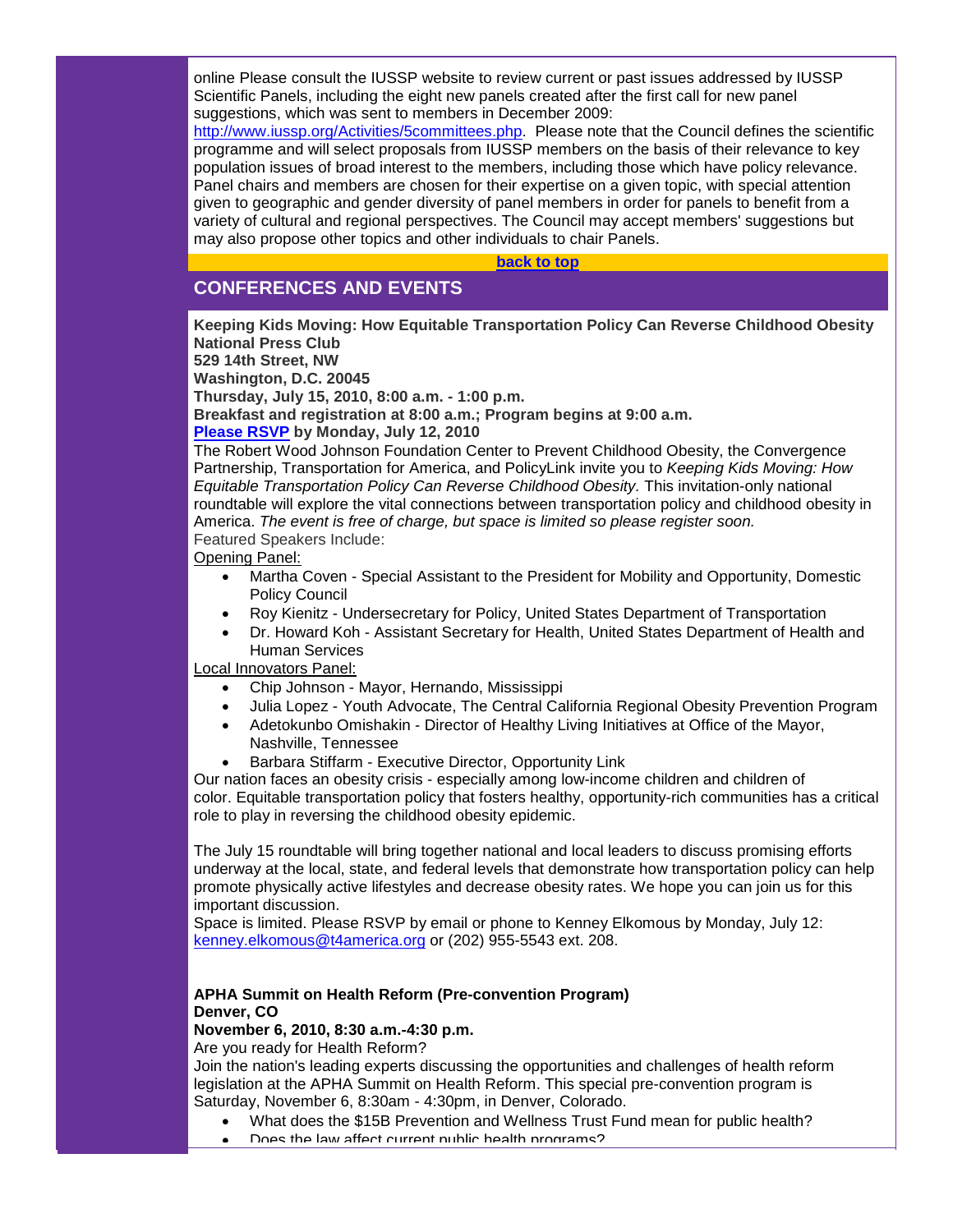- How can your agency and community plan for health reform?
- What lessons have we learned from state health reform implementation?

SCHEDULE AT A GLANCE

Plenary Sessions: 8:30am-11:45am

8:30am-9:45am **-** Understanding the Patient Protection and Affordable Care Act and the Health Care and Education Reconciliation Act of 2010

9:45am-10:45am - Advance Prevention: The National Prevention, Health Promotion and Public Health Council

11:00am-11:45am - Universal Coverage: The Massachusetts Experience Box Lunch: 11:45am-12:30pm

Breakout Sessions: 12:30pm-1:45pm and repeated from 2:00pm-3:15pm

Session 1: Achieving Prevention and Wellness

Session 2: Valuing Clinical Programs

Session 3: Addressing Education and Outreach

Session 4: Protecting Impacted Public Health Programs

Closing Session: 3:30pm-4:30pm

Where the rubber hits the road: Implementing Health reform within HRSA and CDC/ATSDER For more information on content, schedule and presenters for the APHA Summit on Health Reform go to **[www.apha.org/summit](http://r20.rs6.net/tn.jsp?t=9y6qmydab.0.k5wsmydab.5gytkqcab.1&ts=S0503&p=http%3A%2F%2Faction.apha.org%2Fsite%2FR%3Fi%3DmKOnmlB-O2wN9aEG1zwGUw..)**.

REGISTRATION: Registration is now open! Register for the Summit on Health Reform only or add the Summit to your Annual Meeting Registration at [www.apha.org/meetings/registration.](http://r20.rs6.net/tn.jsp?t=9y6qmydab.0.l5wsmydab.5gytkqcab.1&ts=S0503&p=http%3A%2F%2Faction.apha.org%2Fsite%2FR%3Fi%3D_BUdRzHJ2gj_XyyAq1XoJA..)

APHA 138th Annual Meeting and Exposition

November 6-10, 2010 - Denver, Colorado

For more information go to **[www.apha.org/meetings](http://r20.rs6.net/tn.jsp?t=9y6qmydab.0.m5wsmydab.5gytkqcab.1&ts=S0503&p=http%3A%2F%2Faction.apha.org%2Fsite%2FR%3Fi%3DqFfU3kO3cxPS1Hdz1853dQ..)**

**Immigrants and Public Health - Improving Health for All Metro Washington Council of Governments (MWCOG) 777 N. Capitol St. NE 3rd floor Board Room (near Union Station Metro) Washington, DC**

Wednesday, July 28, 2010, 2:00pm to 5:00pm

A free workshop presented by: The Mid Atlantic Public Health Training Center and the Metro Washington Public Health Association (MWPHA)

Learning Objectives -- Participants will be able to:

\* Act to protect the health of all people in the region regardless of race, gender, sexuality, nationality and ethnic background

\* Describe key health policies and challenges that immigrants face, such as access to health care and services, language barriers, and fears of deportation that affect health status

\* Replace immigration myths with facts

\* Identify health, social services and programs available to immigrants

REGISTRATION REQUIRED - CEUs not provided.

Register online at [www.jhsph.edu/maphtc](http://r20.rs6.net/tn.jsp?t=9y6qmydab.0.n5wsmydab.5gytkqcab.1&ts=S0503&p=http%3A%2F%2Fwww.jhsph.edu%2Fmaphtc) - Click on "Training and Events" and "Event Calendars" \*\*First timers need to register AND choose the program\*\*

For questions about the workshop, write to [maphtc@hotmail.com](mailto:maphtc@hotmail.com) For questions about registration, write to [maphtc@jhsph.edu](mailto:maphtc@jhsph.edu) or call (443) 287-7833. Johns Hopkins Bloomberg School of Public **Health** 

#### **[back to top](#page-0-1)**

# <span id="page-13-0"></span>**RESOURCES**

#### **Publications**

**Adelaide Statement on Health in All Policies** *moving towards a shared governance for health and well-being Taking account of health means more effective government More effective government means improved health* **Rüdiger Krech, Department of Ethics, Equity, Trade and Human Rights, WHO Kevin Buckett, Government of South Australia, Australia Access the Adelaide Statement through:** [http://bit.ly/9oJoXb](http://r20.rs6.net/tn.jsp?t=9y6qmydab.0.o5wsmydab.5gytkqcab.1&ts=S0503&p=http%3A%2F%2Fbit.ly%2F9oJoXb) The Adelaide Statement on Health in All Policies (HiAP) introduces a strategic approach for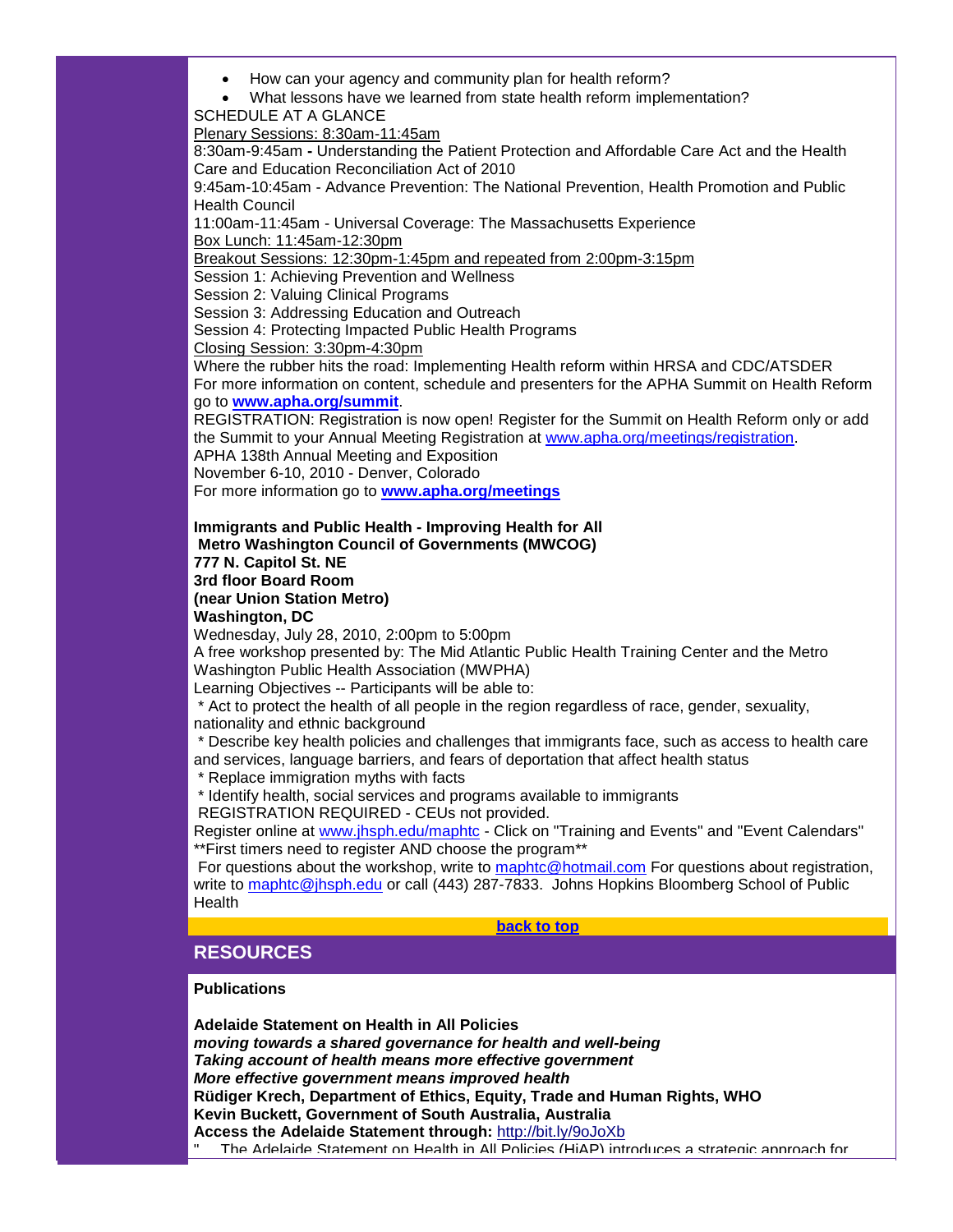governments to take when setting policies - an approach that emphasizes team work across governments, so that all sectors can reap the benefits of a healthy and equitable society. It affirms that it is the responsibility of the whole of government to create the environments where health and well-being can flourish benefiting all societal groups, especially those marginalized and without political voice. HiAP reaffirms the idea that health sector can be an advocate for the achievement in broader societal goals. The Adelaide Statement outlines some of the tools and instruments that have been shown to be useful at different stages of the policy cycle. It recognizes that the key drivers of change are context-specific and encourages decision-makers to look for windows of opportunities for novel and integrated approaches to policy-making. For WHO, the Adelaide Statement is an important milestone towards developing consensus on our understanding of Health in All Policies and practice models of how to operationalize intersectoral action in different jurisdictions and development contexts in order to advance health equity. The Adelaide Statement was developed by the participants of the *Health in All Policies International Meeting, Adelaide, Australia, 13-15 April, 2010*. It responds to the recommendations of the WHO Commission on Social Determinants of Health to identify practical ways for governments to tackle the social determinants of health to improve health equity............."

Adelaide 2010 - Health in All Policies International Meeting - Presentations Day 1

- [Professor Ilona Kickbusch: Health policy in the 21st century \(pdf 769kb\)](http://r20.rs6.net/tn.jsp?t=9y6qmydab.0.r5wsmydab.5gytkqcab.1&ts=S0503&p=http%3A%2F%2Fwww.health.sa.gov.au%2Fpehs%2FHiAP%2FAdelaide2010%2FKickbuschDay1-hiap-phcc-20100423.pdf)
- [Dr. Rüdiger Krech: WHO's Perspective on Health in All Policies: challenges and](http://r20.rs6.net/tn.jsp?t=9y6qmydab.0.s5wsmydab.5gytkqcab.1&ts=S0503&p=http%3A%2F%2Fwww.health.sa.gov.au%2Fpehs%2FHiAP%2FAdelaide2010%2FKrechDay1-hiap-phcc-20100423.pdf)  [opportunities \(pdf 32kb\)](http://r20.rs6.net/tn.jsp?t=9y6qmydab.0.s5wsmydab.5gytkqcab.1&ts=S0503&p=http%3A%2F%2Fwww.health.sa.gov.au%2Fpehs%2FHiAP%2FAdelaide2010%2FKrechDay1-hiap-phcc-20100423.pdf)
- 

• [Ms. Lois Boswell: Transit-Oriented Developments through a Health Lens ...a partner agency](http://r20.rs6.net/tn.jsp?t=9y6qmydab.0.t5wsmydab.5gytkqcab.1&ts=S0503&p=http%3A%2F%2Fwww.health.sa.gov.au%2Fpehs%2FHiAP%2FAdelaide2010%2FBoswellDay1-hiap-phcc-20100423.pdf)  [perspective \(pdf 1184kb\)](http://r20.rs6.net/tn.jsp?t=9y6qmydab.0.t5wsmydab.5gytkqcab.1&ts=S0503&p=http%3A%2F%2Fwww.health.sa.gov.au%2Fpehs%2FHiAP%2FAdelaide2010%2FBoswellDay1-hiap-phcc-20100423.pdf)

- [Ms Sandy Pitcher: SA's Strategic Plan & Health in All Policies: Governance \(pdf 668kb\)](http://r20.rs6.net/tn.jsp?t=9y6qmydab.0.u5wsmydab.5gytkqcab.1&ts=S0503&p=http%3A%2F%2Fwww.health.sa.gov.au%2Fpehs%2FHiAP%2FAdelaide2010%2FPitcherDay1-hiap-phcc-20100423.pdf)
- [Trudi Meakins: Public Transport Network -Transit Oriented Developments \(pdf 1905kb\)](http://r20.rs6.net/tn.jsp?t=9y6qmydab.0.v5wsmydab.5gytkqcab.1&ts=S0503&p=http%3A%2F%2Fwww.health.sa.gov.au%2Fpehs%2FHiAP%2FAdelaide2010%2FMeakinsDay1-hiap-phcc-20100423.pdf) Day 2
- [Dr. Kevin Buckett: South Australia's Health in All Policies Approach \(pdf 479kb\)](http://r20.rs6.net/tn.jsp?t=9y6qmydab.0.w5wsmydab.5gytkqcab.1&ts=S0503&p=http%3A%2F%2Fwww.health.sa.gov.au%2Fpehs%2FHiAP%2FAdelaide2010%2FBuckettDay2-hiap-phcc-20100423.pdf)
- [Ms. Carmel Williams: South Australia's Health in All Policies Approach \(pdf 239kb\)](http://r20.rs6.net/tn.jsp?t=9y6qmydab.0.x5wsmydab.5gytkqcab.1&ts=S0503&p=http%3A%2F%2Fwww.health.sa.gov.au%2Fpehs%2FHiAP%2FAdelaide2010%2FWilliamsDay2-hiap-phcc-20100423.pdf)

• [Dr. Bernard Merkel: Health In All Policies: European Union experience and perspectives](http://r20.rs6.net/tn.jsp?t=9y6qmydab.0.y5wsmydab.5gytkqcab.1&ts=S0503&p=http%3A%2F%2Fwww.health.sa.gov.au%2Fpehs%2FHiAP%2FAdelaide2010%2FMerkelDay2-hiap-phcc-20100423.pdf)  [\(pdf 218kb\)](http://r20.rs6.net/tn.jsp?t=9y6qmydab.0.y5wsmydab.5gytkqcab.1&ts=S0503&p=http%3A%2F%2Fwww.health.sa.gov.au%2Fpehs%2FHiAP%2FAdelaide2010%2FMerkelDay2-hiap-phcc-20100423.pdf)

• [Mr. Bosse Pettersson: Across jurisdictions -](http://r20.rs6.net/tn.jsp?t=9y6qmydab.0.z5wsmydab.5gytkqcab.1&ts=S0503&p=http%3A%2F%2Fwww.health.sa.gov.au%2Fpehs%2FHiAP%2FAdelaide2010%2FPetterssonDay2-hiap-phcc-20100423.pdf) snapshots from Sweden (pdf 748kb)

• [Dr. Darunee Rujkorakam: Three decades of HiAP in Thailand. From top down government](http://r20.rs6.net/tn.jsp?t=9y6qmydab.0.95wsmydab.5gytkqcab.1&ts=S0503&p=http%3A%2F%2Fwww.health.sa.gov.au%2Fpehs%2FHiAP%2FAdelaide2010%2FRujkorakarnDay2-hiap-phcc-20100423.pdf)  [driven approach to active](http://r20.rs6.net/tn.jsp?t=9y6qmydab.0.95wsmydab.5gytkqcab.1&ts=S0503&p=http%3A%2F%2Fwww.health.sa.gov.au%2Fpehs%2FHiAP%2FAdelaide2010%2FRujkorakarnDay2-hiap-phcc-20100423.pdf) 

[citizenship involvement in all public policies \(pdf 3436kb\)](http://r20.rs6.net/tn.jsp?t=9y6qmydab.0.95wsmydab.5gytkqcab.1&ts=S0503&p=http%3A%2F%2Fwww.health.sa.gov.au%2Fpehs%2FHiAP%2FAdelaide2010%2FRujkorakarnDay2-hiap-phcc-20100423.pdf)

- [Mr. Robert Quigley: HIA in New Zealand \(pdf 211kb\)](http://r20.rs6.net/tn.jsp?t=9y6qmydab.0.85wsmydab.5gytkqcab.1&ts=S0503&p=http%3A%2F%2Fwww.health.sa.gov.au%2Fpehs%2FHiAP%2FAdelaide2010%2FQuigleyDay2-hiap-phcc-20100423.pdf)
- HIA in New Zealand [Additional information \(pdf 24kb\)](http://r20.rs6.net/tn.jsp?t=9y6qmydab.0.75wsmydab.5gytkqcab.1&ts=S0503&p=http%3A%2F%2Fwww.health.sa.gov.au%2Fpehs%2FHiAP%2FAdelaide2010%2FHIAinNewZealand-hiap-phcc-20100423.pdf)

• [Dr. Alain Poirier & Dr. Luc Boileau: Section 54 of the Public Health Act: Towards the](http://r20.rs6.net/tn.jsp?t=9y6qmydab.0.65wsmydab.5gytkqcab.1&ts=S0503&p=http%3A%2F%2Fwww.health.sa.gov.au%2Fpehs%2FHiAP%2FAdelaide2010%2FPoirerBoileauDay2-hiap-phcc-20100423.pdf)  [Inclusion of Health in all](http://r20.rs6.net/tn.jsp?t=9y6qmydab.0.65wsmydab.5gytkqcab.1&ts=S0503&p=http%3A%2F%2Fwww.health.sa.gov.au%2Fpehs%2FHiAP%2FAdelaide2010%2FPoirerBoileauDay2-hiap-phcc-20100423.pdf) 

[Policies \(pdf 218kb\)](http://r20.rs6.net/tn.jsp?t=9y6qmydab.0.65wsmydab.5gytkqcab.1&ts=S0503&p=http%3A%2F%2Fwww.health.sa.gov.au%2Fpehs%2FHiAP%2FAdelaide2010%2FPoirerBoileauDay2-hiap-phcc-20100423.pdf)

• [Dr. Timo Stahl: Health promotion capacity of local governments \(pdf 197kb\)](http://r20.rs6.net/tn.jsp?t=9y6qmydab.0.55wsmydab.5gytkqcab.1&ts=S0503&p=http%3A%2F%2Fwww.health.sa.gov.au%2Fpehs%2FHiAP%2FAdelaide2010%2FStahlDay2-hiap-phcc-20100423.pdf)

• [Mr. Lejo van der Heiden: Health behind the dykes or Health in a lot of policies in the](http://r20.rs6.net/tn.jsp?t=9y6qmydab.0.45wsmydab.5gytkqcab.1&ts=S0503&p=http%3A%2F%2Fwww.health.sa.gov.au%2Fpehs%2FHiAP%2FAdelaide2010%2FvanderHeidenDay2-hiap-phcc-20100423.pdf)  [Netherlands \(pdf 1226kb\)](http://r20.rs6.net/tn.jsp?t=9y6qmydab.0.45wsmydab.5gytkqcab.1&ts=S0503&p=http%3A%2F%2Fwww.health.sa.gov.au%2Fpehs%2FHiAP%2FAdelaide2010%2FvanderHeidenDay2-hiap-phcc-20100423.pdf)

• [Dr. Jean Simos: Governance structure & processes and their application for HiAP. The case](http://r20.rs6.net/tn.jsp?t=9y6qmydab.0.a4wsmydab.5gytkqcab.1&ts=S0503&p=http%3A%2F%2Fwww.health.sa.gov.au%2Fpehs%2FHiAP%2FAdelaide2010%2FSimosDay2-hiap-phcc-20100423.pdf)  [of Geneva and Switzerland](http://r20.rs6.net/tn.jsp?t=9y6qmydab.0.a4wsmydab.5gytkqcab.1&ts=S0503&p=http%3A%2F%2Fwww.health.sa.gov.au%2Fpehs%2FHiAP%2FAdelaide2010%2FSimosDay2-hiap-phcc-20100423.pdf) 

[\(pdf 606kb\)](http://r20.rs6.net/tn.jsp?t=9y6qmydab.0.a4wsmydab.5gytkqcab.1&ts=S0503&p=http%3A%2F%2Fwww.health.sa.gov.au%2Fpehs%2FHiAP%2FAdelaide2010%2FSimosDay2-hiap-phcc-20100423.pdf)

• [Ms. Louise St. Pierre: Governance structures and processes for HiAP; Analytical framework](http://r20.rs6.net/tn.jsp?t=9y6qmydab.0.b4wsmydab.5gytkqcab.1&ts=S0503&p=http%3A%2F%2Fwww.health.sa.gov.au%2Fpehs%2FHiAP%2FAdelaide2010%2FStPierreDay2-hiap-phcc-20100423.pdf)  [for intersectoral](http://r20.rs6.net/tn.jsp?t=9y6qmydab.0.b4wsmydab.5gytkqcab.1&ts=S0503&p=http%3A%2F%2Fwww.health.sa.gov.au%2Fpehs%2FHiAP%2FAdelaide2010%2FStPierreDay2-hiap-phcc-20100423.pdf) 

[governance \(pdf 407kb\)](http://r20.rs6.net/tn.jsp?t=9y6qmydab.0.b4wsmydab.5gytkqcab.1&ts=S0503&p=http%3A%2F%2Fwww.health.sa.gov.au%2Fpehs%2FHiAP%2FAdelaide2010%2FStPierreDay2-hiap-phcc-20100423.pdf)

Day 3

• [Professor Fran Baum: Health in all Policies & the Social Determinants of Health \(pdf 898kb\)](http://r20.rs6.net/tn.jsp?t=9y6qmydab.0.c4wsmydab.5gytkqcab.1&ts=S0503&p=http%3A%2F%2Fwww.health.sa.gov.au%2Fpehs%2FHiAP%2FAdelaide2010%2FBaumDay3-hiap-phcc-20100423.pdf)

• [Dr. Henk Bekedam & Dr. Anjana Bhushan: Health in All Policies A reflection from the region](http://r20.rs6.net/tn.jsp?t=9y6qmydab.0.d4wsmydab.5gytkqcab.1&ts=S0503&p=http%3A%2F%2Fwww.health.sa.gov.au%2Fpehs%2FHiAP%2FAdelaide2010%2FBekedamBhushanDay3-hiap-phcc-20100423.pdf)  [\(pdf 102kb\)](http://r20.rs6.net/tn.jsp?t=9y6qmydab.0.d4wsmydab.5gytkqcab.1&ts=S0503&p=http%3A%2F%2Fwww.health.sa.gov.au%2Fpehs%2FHiAP%2FAdelaide2010%2FBekedamBhushanDay3-hiap-phcc-20100423.pdf)

- [Ms. Elizabeth Harris: Complex problems require courageous solutions \(pdf 849kb\)](http://r20.rs6.net/tn.jsp?t=9y6qmydab.0.e4wsmydab.5gytkqcab.1&ts=S0503&p=http%3A%2F%2Fwww.health.sa.gov.au%2Fpehs%2FHiAP%2FAdelaide2010%2FHarrisDay3-hiap-phcc-20100423.pdf)
- [Dr. Alvaro Matida: Connecting SDH actions with HiAP in Brazil \(pdf 908kb\)](http://r20.rs6.net/tn.jsp?t=9y6qmydab.0.f4wsmydab.5gytkqcab.1&ts=S0503&p=http%3A%2F%2Fwww.health.sa.gov.au%2Fpehs%2FHiAP%2FAdelaide2010%2FMatidaDay3-hiap-phcc-20100423.pdf)

Community Engagement in Research: Frameworks for Education and Peer Review Syed M. Ahmed and Ann-Gel S. Palermo Am J Public Health published 17 June 2010, 10.2105/AJPH.2009.178137 http://aiph.aphapublications.org/cgi/content/abstract/AJPH.2009.178137v1?papetoc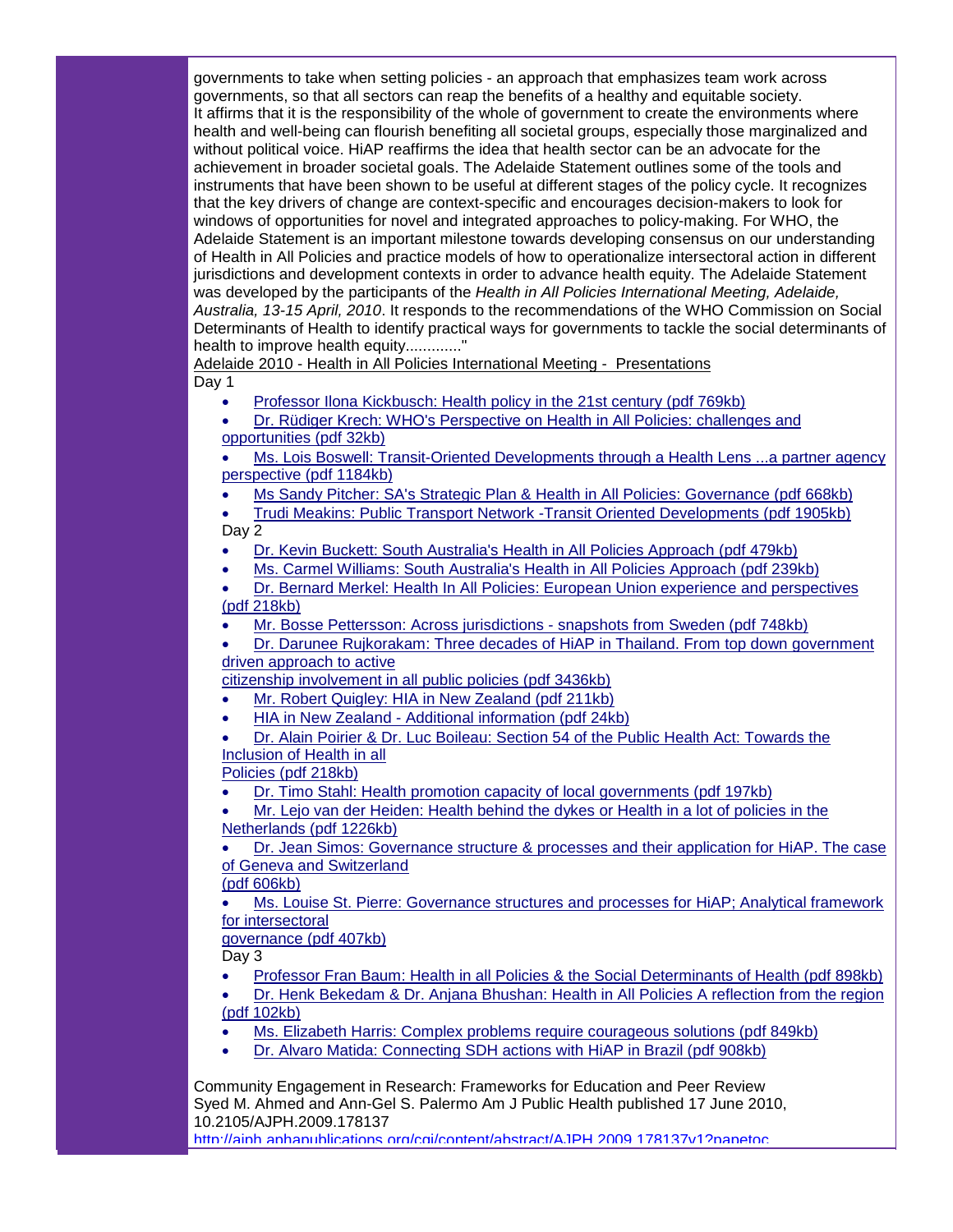Community engagement in research may enhance a community's ability to address its own health needs and health disparities issues while ensuring that researchers understand community priorities. However, there are researchers with limited understanding of and experience with effective methods of engaging communities. Furthermore, limited guidance is available for peer-review panels on evaluating proposals for research that engages communities. The National Institutes of Health Directors' Council of Public Representatives developed a community engagement framework that includes values, strategies to operationalize each value, and potential outcomes of their use, as well as a peer review framework for evaluating research that engages communities. Use of these frameworks for educating researchers to create and sustain authentic communityacademic partnerships will increase accountability and equality between the partners.

#### Hypertension, [High Serum Total Cholesterol, and Diabetes: Racial and Ethnic Prevalence](http://r20.rs6.net/tn.jsp?t=9y6qmydab.0.h4wsmydab.5gytkqcab.1&ts=S0503&p=http%3A%2F%2Fwww.cdc.gov%2Fnchs%2Fdata%2Fdatabriefs%2Fdb36.pdf)  [Differences in U.S. Adults, 1999-2006](http://r20.rs6.net/tn.jsp?t=9y6qmydab.0.h4wsmydab.5gytkqcab.1&ts=S0503&p=http%3A%2F%2Fwww.cdc.gov%2Fnchs%2Fdata%2Fdatabriefs%2Fdb36.pdf)

Centers for Disease Control and Prevention

Centers for Disease Control and Prevention published Hypertension, [High Serum Total Cholesterol,](http://r20.rs6.net/tn.jsp?t=9y6qmydab.0.h4wsmydab.5gytkqcab.1&ts=S0503&p=http%3A%2F%2Fwww.cdc.gov%2Fnchs%2Fdata%2Fdatabriefs%2Fdb36.pdf)  and Diabetes: Racial [and Ethnic Prevalence Differences in U.S. Adults, 1999-2006,](http://r20.rs6.net/tn.jsp?t=9y6qmydab.0.h4wsmydab.5gytkqcab.1&ts=S0503&p=http%3A%2F%2Fwww.cdc.gov%2Fnchs%2Fdata%2Fdatabriefs%2Fdb36.pdf) which compares the prevalence of diagnosed and undiagnosed hypertension, hypercholesterolemia, and diabetes among non-Hispanic Blacks, non-Hispanic Whites, and Mexican Americans and the prevalence of co-morbidity of these conditions for adults in the United States.

[Moving toward Health Equity: Health Reform Creates a Foundation for Eliminating Disparities](http://r20.rs6.net/tn.jsp?t=9y6qmydab.0.i4wsmydab.5gytkqcab.1&ts=S0503&p=http%3A%2F%2Fwww.familiesusa.org%2Fassets%2Fpdfs%2Fhealth-reform%2Fminority-health%2Fmoving-toward-health-equity.pdf) Families USA Issue Brief

Families USA's latest issue brief, [Moving toward Health Equity: Health Reform Creates a Foundation](http://r20.rs6.net/tn.jsp?t=9y6qmydab.0.i4wsmydab.5gytkqcab.1&ts=S0503&p=http%3A%2F%2Fwww.familiesusa.org%2Fassets%2Fpdfs%2Fhealth-reform%2Fminority-health%2Fmoving-toward-health-equity.pdf)  [for Eliminating Disparities,](http://r20.rs6.net/tn.jsp?t=9y6qmydab.0.i4wsmydab.5gytkqcab.1&ts=S0503&p=http%3A%2F%2Fwww.familiesusa.org%2Fassets%2Fpdfs%2Fhealth-reform%2Fminority-health%2Fmoving-toward-health-equity.pdf) summarizes provisions around investing in prevention and public health, expanding access to coverage, and addressing disparities in health care.

New Roles for States in Health Reform Implementation

Alan Weil and Raymond Scheppach, *Health Affairs*

NASHP Executive Director Alan Weil and NGA Executive Director Raymond Scheppach are coauthors of the article "New Roles For States In Health Reform Implementation," published in the June issue of *Health Affairs*. State policies and implementation practices will largely determine whether the new federal health reform law translates into more affordable coverage and access to health care services. The article looks at how states will play particularly important roles with respect to Medicaid expansion, the creation of insurance exchanges, and the new market rules for insurance. The abstract is available [here.](http://r20.rs6.net/tn.jsp?t=9y6qmydab.0.j4wsmydab.5gytkqcab.1&ts=S0503&p=http%3A%2F%2Fclick.exacttarget.com%2F%3Fju%3Dfe2d167771610178761770%26ls%3Dfddc1d75736d0d747c147670%26m%3Dfefd1574766703%26l%3Dfe601576726106797617%26s%3Dfe5110797c67077f7c13%26jb%3Dffcf14%26t%3D)

#### **Websites**

#### **Statehealthfacts.org Data Update**

Statehealthfacts.org has recently added new and updated data on [Demographics & the Economy,](http://r20.rs6.net/tn.jsp?t=9y6qmydab.0.k4wsmydab.5gytkqcab.1&ts=S0503&p=http%3A%2F%2Fsmtp01.kff.org%2Ft%2F11375%2F390862%2F11153%2F0%2F) [Health Status,](http://r20.rs6.net/tn.jsp?t=9y6qmydab.0.l4wsmydab.5gytkqcab.1&ts=S0503&p=http%3A%2F%2Fsmtp01.kff.org%2Ft%2F11375%2F390862%2F11154%2F0%2F) [Medicaid & CHIP,](http://r20.rs6.net/tn.jsp?t=9y6qmydab.0.m4wsmydab.5gytkqcab.1&ts=S0503&p=http%3A%2F%2Fsmtp01.kff.org%2Ft%2F11375%2F390862%2F10552%2F0%2F) [Managed Care & Health Insurance,](http://r20.rs6.net/tn.jsp?t=9y6qmydab.0.n4wsmydab.5gytkqcab.1&ts=S0503&p=http%3A%2F%2Fsmtp01.kff.org%2Ft%2F11375%2F390862%2F11155%2F0%2F) [Health Costs & Budgets,](http://r20.rs6.net/tn.jsp?t=9y6qmydab.0.o4wsmydab.5gytkqcab.1&ts=S0503&p=http%3A%2F%2Fsmtp01.kff.org%2Ft%2F11375%2F390862%2F11156%2F0%2F) [Providers & Service Use,](http://r20.rs6.net/tn.jsp?t=9y6qmydab.0.p4wsmydab.5gytkqcab.1&ts=S0503&p=http%3A%2F%2Fsmtp01.kff.org%2Ft%2F11375%2F390862%2F11157%2F0%2F) and [HIV/AIDS.](http://r20.rs6.net/tn.jsp?t=9y6qmydab.0.q4wsmydab.5gytkqcab.1&ts=S0503&p=http%3A%2F%2Fsmtp01.kff.org%2Ft%2F11375%2F390862%2F11158%2F0%2F) You can also view a list of all [recent updates.](http://r20.rs6.net/tn.jsp?t=9y6qmydab.0.r4wsmydab.5gytkqcab.1&ts=S0503&p=http%3A%2F%2Fsmtp01.kff.org%2Ft%2F11375%2F390862%2F1925%2F0%2F) **[Demographics & the Economy](http://r20.rs6.net/tn.jsp?t=9y6qmydab.0.k4wsmydab.5gytkqcab.1&ts=S0503&p=http%3A%2F%2Fsmtp01.kff.org%2Ft%2F11375%2F390862%2F11153%2F0%2F)**

**Taxes** 

The latest data from the Internal Revenue Service (IRS) on total gross collections for fiscal year (FY) 2009 are now available for all states and the nation. Updated state-by-state data from the U.S. Census Bureau on state government tax collections per capita and state government tax collections by type of tax are now available for 2009.

• [Food Stamp Program](http://r20.rs6.net/tn.jsp?t=9y6qmydab.0.t4wsmydab.5gytkqcab.1&ts=S0503&p=http%3A%2F%2Fsmtp01.kff.org%2Ft%2F11375%2F390862%2F1764%2F0%2F)

The most recent information from the United States Department of Agriculture (USDA) on monthly food stamp enrollment is available for all states and the nation for March 2010.

• [Unemployment](http://r20.rs6.net/tn.jsp?t=9y6qmydab.0.u4wsmydab.5gytkqcab.1&ts=S0503&p=http%3A%2F%2Fsmtp01.kff.org%2Ft%2F11375%2F390862%2F1763%2F0%2F) Updated unemployment rate data have been added from the Bureau of Labor Statistics (BLS) for all states and the nation for April 2010.

#### **[State Fiscal Distress](http://r20.rs6.net/tn.jsp?t=9y6qmydab.0.v4wsmydab.5gytkqcab.1&ts=S0503&p=http%3A%2F%2Fsmtp01.kff.org%2Ft%2F11375%2F390862%2F1765%2F0%2F)**

Measures of aggregate state rankings in foreclosures, unemployment, and food stamp participation have been updated with the latest information from RealtyTrac, BLS, and the USDA.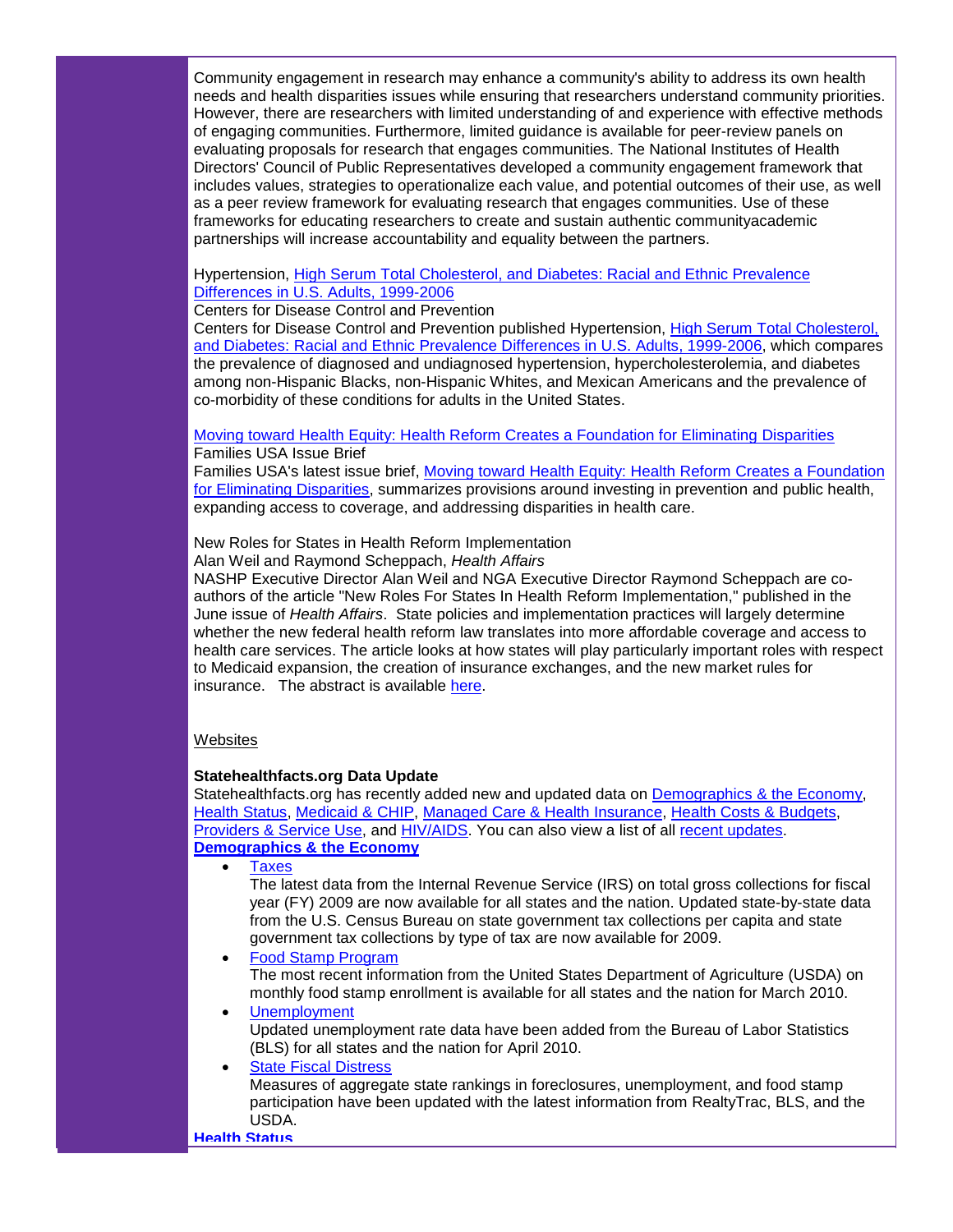• [Infant Mortality](http://r20.rs6.net/tn.jsp?t=9y6qmydab.0.w4wsmydab.5gytkqcab.1&ts=S0503&p=http%3A%2F%2Fsmtp01.kff.org%2Ft%2F11375%2F390862%2F11140%2F0%2F)

Updated data from the Centers for Disease Control and Prevention (CDC) on infant mortality for 2004-2006 have been added. Updated infant death rate and death rate by race/ethnicity data for 2004-2006 are now available for all states and the nation.

**[Cesarean Delivery](http://r20.rs6.net/tn.jsp?t=9y6qmydab.0.x4wsmydab.5gytkqcab.1&ts=S0503&p=http%3A%2F%2Fsmtp01.kff.org%2Ft%2F11375%2F390862%2F11141%2F0%2F)** New data from the CDC on the percentage of live births by cesarean delivery are now available for all states and the nation for 2006. Data are also available by race/ethnicity.

## **[Medicaid & CHIP](http://r20.rs6.net/tn.jsp?t=9y6qmydab.0.m4wsmydab.5gytkqcab.1&ts=S0503&p=http%3A%2F%2Fsmtp01.kff.org%2Ft%2F11375%2F390862%2F10552%2F0%2F)**

• [Medicaid Payments and Enrollment](http://r20.rs6.net/tn.jsp?t=9y6qmydab.0.y4wsmydab.5gytkqcab.1&ts=S0503&p=http%3A%2F%2Fsmtp01.kff.org%2Ft%2F11375%2F390862%2F11167%2F0%2F)

Medicaid spending and enrollment data have been updated to FY 2007 based on Kaiser Commission on Medicaid and the Uninsured (KCMU) and Urban Institute analysis of the latest Medicaid Statistical Information System (MSIS) files from the Centers for Medicare and Medicaid Services (CMS). Total enrollment by eligibility group - children, adults, elderly, individuals with disabilities - and spending per Medicaid enrollee for FY 2007 are available for all states and the nation.

- [Federal Matching Assistance Percentage](http://r20.rs6.net/tn.jsp?t=9y6qmydab.0.z4wsmydab.5gytkqcab.1&ts=S0503&p=http%3A%2F%2Fsmtp01.kff.org%2Ft%2F11375%2F390862%2F11143%2F0%2F) (FMAP) Updated data from the CMS on the federal matching assistance percentage (FMAP) and [FMAP with adjustments](http://r20.rs6.net/tn.jsp?t=9y6qmydab.0.94wsmydab.5gytkqcab.1&ts=S0503&p=http%3A%2F%2Fsmtp01.kff.org%2Ft%2F11375%2F390862%2F11168%2F0%2F) under the American Recovery and Reinvestment Act (ARRA) have been added for FY 2010.
- [Disproportionate Share Hospital \(DSH\) Allotments](http://r20.rs6.net/tn.jsp?t=9y6qmydab.0.84wsmydab.5gytkqcab.1&ts=S0503&p=http%3A%2F%2Fsmtp01.kff.org%2Ft%2F11375%2F390862%2F11144%2F0%2F)

Updated U.S. Department of Health and Human Services (HHS) information on disproportionate share hospital (DSH) allotments under the American Recovery and Reinvestment Act (ARRA) are now available for FY 2009 for all states and the nation.

• [Monthly CHIP Enrollment](http://r20.rs6.net/tn.jsp?t=9y6qmydab.0.74wsmydab.5gytkqcab.1&ts=S0503&p=http%3A%2F%2Fsmtp01.kff.org%2Ft%2F11375%2F390862%2F3027%2F0%2F)

Updated data from the KCMU and Health Management Associates (HMA) on monthly Children's Health Insurance Program (CHIP) enrollment have been added. Updated data on monthly CHIP enrollment for June 2009 and the percent change in enrollment from June 2008 to June 2009 are now available for all states and the nation. Monthly enrollment data can also be [graphed](http://r20.rs6.net/tn.jsp?t=9y6qmydab.0.64wsmydab.5gytkqcab.1&ts=S0503&p=http%3A%2F%2Fsmtp01.kff.org%2Ft%2F11375%2F390862%2F11159%2F0%2F) over time nationally and by state using our new trend graph tool.

## **[Health Costs & Budgets](http://r20.rs6.net/tn.jsp?t=9y6qmydab.0.o4wsmydab.5gytkqcab.1&ts=S0503&p=http%3A%2F%2Fsmtp01.kff.org%2Ft%2F11375%2F390862%2F11156%2F0%2F)**

• [Hospital Inpatient Day Expenses](http://r20.rs6.net/tn.jsp?t=9y6qmydab.0.54wsmydab.5gytkqcab.1&ts=S0503&p=http%3A%2F%2Fsmtp01.kff.org%2Ft%2F11375%2F390862%2F11145%2F0%2F)

Updated information from the American Hospital Association (AHA) on hospital expenses per inpatient day and hospital expenses per inpatient day by hospital ownership type has been added for all states and the nation for 2008.

#### **[Managed Care & Health Insurance](http://r20.rs6.net/tn.jsp?t=9y6qmydab.0.n4wsmydab.5gytkqcab.1&ts=S0503&p=http%3A%2F%2Fsmtp01.kff.org%2Ft%2F11375%2F390862%2F11155%2F0%2F)**

New and updated information for 2010 from Georgetown's Health Policy Institute have been added and are available exclusively on statehealthfacts.org.

• [Protections in Individual and Small Group Markets](http://r20.rs6.net/tn.jsp?t=9y6qmydab.0.44wsmydab.5gytkqcab.1&ts=S0503&p=http%3A%2F%2Fsmtp01.kff.org%2Ft%2F11375%2F390862%2F11146%2F0%2F)

New information on [rescission rules](http://r20.rs6.net/tn.jsp?t=9y6qmydab.0.44wsmydab.5gytkqcab.1&ts=S0503&p=http%3A%2F%2Fsmtp01.kff.org%2Ft%2F11375%2F390862%2F11146%2F0%2F) in the individual market has been added for all states. Information on the contestability period and grounds for rescission is available. Updated data on [health insurance subsidies](http://r20.rs6.net/tn.jsp?t=9y6qmydab.0.aaxsmydab.5gytkqcab.1&ts=S0503&p=http%3A%2F%2Fsmtp01.kff.org%2Ft%2F11375%2F390862%2F11160%2F0%2F) offered in the individual and small group markets are also available.

• [Mandated Benefits in Individual and Small Group Markets](http://r20.rs6.net/tn.jsp?t=9y6qmydab.0.baxsmydab.5gytkqcab.1&ts=S0503&p=http%3A%2F%2Fsmtp01.kff.org%2Ft%2F11375%2F390862%2F11147%2F0%2F) 

Also new is information on mandated coverage of the treatment of [eating disorders](http://r20.rs6.net/tn.jsp?t=9y6qmydab.0.baxsmydab.5gytkqcab.1&ts=S0503&p=http%3A%2F%2Fsmtp01.kff.org%2Ft%2F11375%2F390862%2F11147%2F0%2F) and [autism](http://r20.rs6.net/tn.jsp?t=9y6qmydab.0.caxsmydab.5gytkqcab.1&ts=S0503&p=http%3A%2F%2Fsmtp01.kff.org%2Ft%2F11375%2F390862%2F11161%2F0%2F) in the individual and small group markets for all states. Updated data on mandated coverage of [mental health](http://r20.rs6.net/tn.jsp?t=9y6qmydab.0.daxsmydab.5gytkqcab.1&ts=S0503&p=http%3A%2F%2Fsmtp01.kff.org%2Ft%2F11375%2F390862%2F11162%2F0%2F) services, [infertility](http://r20.rs6.net/tn.jsp?t=9y6qmydab.0.eaxsmydab.5gytkqcab.1&ts=S0503&p=http%3A%2F%2Fsmtp01.kff.org%2Ft%2F11375%2F390862%2F11163%2F0%2F) treatment, and [maternity care](http://r20.rs6.net/tn.jsp?t=9y6qmydab.0.faxsmydab.5gytkqcab.1&ts=S0503&p=http%3A%2F%2Fsmtp01.kff.org%2Ft%2F11375%2F390862%2F11164%2F0%2F) coverage are also available by state.

• [Tax Incentives for Purchasing Insurance](http://r20.rs6.net/tn.jsp?t=9y6qmydab.0.gaxsmydab.5gytkqcab.1&ts=S0503&p=http%3A%2F%2Fsmtp01.kff.org%2Ft%2F11375%2F390862%2F11148%2F0%2F)

Updated information on state tax credits targeting individuals and small employers purchasing health insurance has been added. Information on implementation dates, eligibility rules for the credits, size of the credits, and duration the credits can be claimed is now available for all states.

#### **[Balance Billing Restrictions](http://r20.rs6.net/tn.jsp?t=9y6qmydab.0.haxsmydab.5gytkqcab.1&ts=S0503&p=http%3A%2F%2Fsmtp01.kff.org%2Ft%2F11375%2F390862%2F11149%2F0%2F)**

Information on state restrictions against providers [balance billing](http://r20.rs6.net/tn.jsp?t=9y6qmydab.0.haxsmydab.5gytkqcab.1&ts=S0503&p=http%3A%2F%2Fsmtp01.kff.org%2Ft%2F11375%2F390862%2F11149%2F0%2F) managed care enrollees has been added for all states. Balance billing describes the situation where a provider seeks to collect the difference between the provider's billed charges for a service and the amount that the managed care organization paid on a claim. Information on restrictions that apply to HMOs and PPOs is available.

#### **[Providers & Service Use](http://r20.rs6.net/tn.jsp?t=9y6qmydab.0.p4wsmydab.5gytkqcab.1&ts=S0503&p=http%3A%2F%2Fsmtp01.kff.org%2Ft%2F11375%2F390862%2F11157%2F0%2F)**

• [Hospitals](http://r20.rs6.net/tn.jsp?t=9y6qmydab.0.iaxsmydab.5gytkqcab.1&ts=S0503&p=http%3A%2F%2Fsmtp01.kff.org%2Ft%2F11375%2F390862%2F11150%2F0%2F)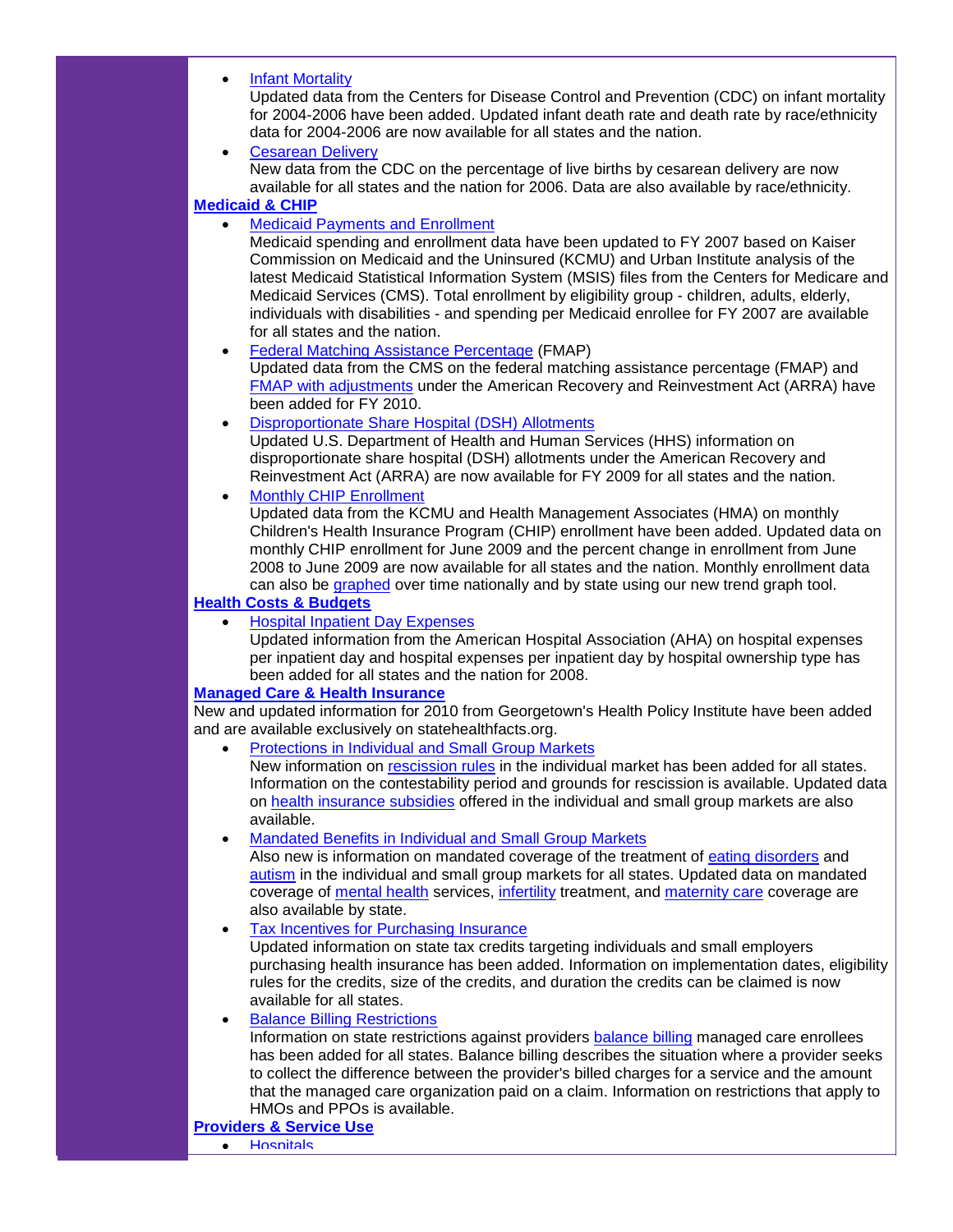Updated 2008 data on community hospitals from the American Hospital Association (AHA) are now available for all states and the nation. Total hospitals, total hospitals by ownership type, emergency room visits per 1,000 population, and hospital admissions per 1,000 population - total and by ownership type - are among the updated topics. All hospital data are also available in trend graph form for 1999-2008.

• [Nurse Practitioners](http://r20.rs6.net/tn.jsp?t=9y6qmydab.0.jaxsmydab.5gytkqcab.1&ts=S0503&p=http%3A%2F%2Fsmtp01.kff.org%2Ft%2F11375%2F390862%2F3015%2F0%2F)

Updated data from the American Journal for Nurse Practitioners on the total number of nurse practitioners are available for all states and the nation for 2009.

#### **[HIV/AIDS](http://r20.rs6.net/tn.jsp?t=9y6qmydab.0.q4wsmydab.5gytkqcab.1&ts=S0503&p=http%3A%2F%2Fsmtp01.kff.org%2Ft%2F11375%2F390862%2F11158%2F0%2F)**

New and updated data from The Centers for Disease Control and Prevention (CDC) are now available, a portion of which are available exclusively on statehealthfacts.org.

• [AIDS Diagnoses](http://r20.rs6.net/tn.jsp?t=9y6qmydab.0.kaxsmydab.5gytkqcab.1&ts=S0503&p=http%3A%2F%2Fsmtp01.kff.org%2Ft%2F11375%2F390862%2F11151%2F0%2F)

New data on estimated AIDS diagnoses have been added and are available for all states and the nation. Data include [cumulative AIDS diagnoses](http://r20.rs6.net/tn.jsp?t=9y6qmydab.0.kaxsmydab.5gytkqcab.1&ts=S0503&p=http%3A%2F%2Fsmtp01.kff.org%2Ft%2F11375%2F390862%2F11151%2F0%2F) by age, sex, race/ethnicity, and exposure category for 2008. Data on total AIDS diagnoses, AIDS diagnoses by sex, and AIDS diagnoses by race/ethnicity for 2008 are also available. The number of [persons living](http://r20.rs6.net/tn.jsp?t=9y6qmydab.0.laxsmydab.5gytkqcab.1&ts=S0503&p=http%3A%2F%2Fsmtp01.kff.org%2Ft%2F11375%2F390862%2F11165%2F0%2F) with an AIDS diagnosis and [deaths](http://r20.rs6.net/tn.jsp?t=9y6qmydab.0.maxsmydab.5gytkqcab.1&ts=S0503&p=http%3A%2F%2Fsmtp01.kff.org%2Ft%2F11375%2F390862%2F11166%2F0%2F) among persons with an AIDS diagnosis as of December 2007 are available for all states and the nation.

• [Reported HIV Infections](http://r20.rs6.net/tn.jsp?t=9y6qmydab.0.naxsmydab.5gytkqcab.1&ts=S0503&p=http%3A%2F%2Fsmtp01.kff.org%2Ft%2F11375%2F390862%2F11152%2F0%2F)

Estimated numbers of diagnoses of HIV infection for 2008 have been added and are available by state and region. Data include HIV diagnoses for adults and adolescents, HIV diagnoses for children, and total estimated number of HIV diagnoses for 2008.

#### **Others**

CES4Health.info: Publishing Diverse Products of Community-Engaged Scholarship Community-campus Partnerships for Health June 16 conference call audiofile and handouts The audiofile, slides and handouts are now available online at [http://bit.ly/bcxZWQ](http://r20.rs6.net/tn.jsp?t=9y6qmydab.0.oaxsmydab.5gytkqcab.1&ts=S0503&p=http%3A%2F%2Fbit.ly%2FbcxZWQ) from Community-Campus Partnerships for Health's June 16 call, "CES4Health.info: Publishing Diverse Products of Community-Engaged Scholarship." On the call, participants learned about CES4Health.info, an exciting new outlet for peer-reviewed publication of products of community-engaged scholarship that are in forms OTHER THAN journal articles (eg, training curricula, educational videos, policy briefs, online toolkits, etc). The call described the development of CES4Health.info, how to submit and search for products, how products are reviewed, and how to apply to be a reviewer. Speakers included CES4Health.info Editor Cathy Jordan, reviewer Marlynn May and author Richelle Winkler. Listen to the call and view/print the slides & handouts at [http://bit.ly/bcxZWQ](http://r20.rs6.net/tn.jsp?t=9y6qmydab.0.oaxsmydab.5gytkqcab.1&ts=S0503&p=http%3A%2F%2Fbit.ly%2FbcxZWQ) Visit CES4Health.info at [http://www.CES4Health.info](http://r20.rs6.net/tn.jsp?t=9y6qmydab.0.l6znv6cab.5gytkqcab.1&ts=S0503&p=http%3A%2F%2Fwww.ces4health.info%2F)

## **National Institutes of Health's Center for Scientific Review**

New Videos Reveal How NIH Identifies the Most Promising Research Applications The National Institutes of Health's Center for Scientific Review (CSR) today released a new video to show new applicants and others how NIH assesses over 80,000 grant applications each year to help find those with the most merit. With the majority of NIH's \$31 billion budget supporting grants to researchers, these assessments help ensure investments lead to significant advances in science and health. "The video provides an inside look at the dynamic way reviewers evaluate NIH grant applications," said CSR Director Dr. Toni Scarpa. "You'll see the rigor and integrity of their efforts, which have enabled NIH to identify ground-breaking research year after year." CSR also has released a companion video: NIH Tips for Applicants. In this video, the reviewers and NIH staff members featured in the NIH Peer Review Revealed video provide advice to new applicants. Both the NIH Tips for Applicants and the NIH Peer Review Revealed videos can be viewed and downloaded via CSR's website: [http://www.csr.nih.gov/video/video.asp.](http://r20.rs6.net/tn.jsp?t=9y6qmydab.0.paxsmydab.5gytkqcab.1&ts=S0503&p=http%3A%2F%2Fwww.csr.nih.gov%2Fvideo%2Fvideo.asp) Both videos incorporate many of the recent enhancements to the NIH peer review and grants systems. They replace a similar CSR video that has been viewed by thousands online and used by hundreds of research institutions across the country and abroad to train and educate new and established researchers. Video FAQs are available for viewing at: [http://cms.csr.nih.gov/NR/rdonlyres/3C488E85-3D72-4C08-8099-](http://r20.rs6.net/tn.jsp?t=9y6qmydab.0.qaxsmydab.5gytkqcab.1&ts=S0503&p=http%3A%2F%2Fcms.csr.nih.gov%2FNR%2Frdonlyres%2F3C488E85-3D72-4C08-8099-9F7939F53CB6%2F23512%2FVideoFAQs1.pdf) [9F7939F53CB6/23512/VideoFAQs1.pdf.](http://r20.rs6.net/tn.jsp?t=9y6qmydab.0.qaxsmydab.5gytkqcab.1&ts=S0503&p=http%3A%2F%2Fcms.csr.nih.gov%2FNR%2Frdonlyres%2F3C488E85-3D72-4C08-8099-9F7939F53CB6%2F23512%2FVideoFAQs1.pdf)

#### **Prevention Institute**

**Communities Taking Action: Profiles of Health Equity (an online database)** Prevention Institute has launched Communities Taking Action: Profiles of